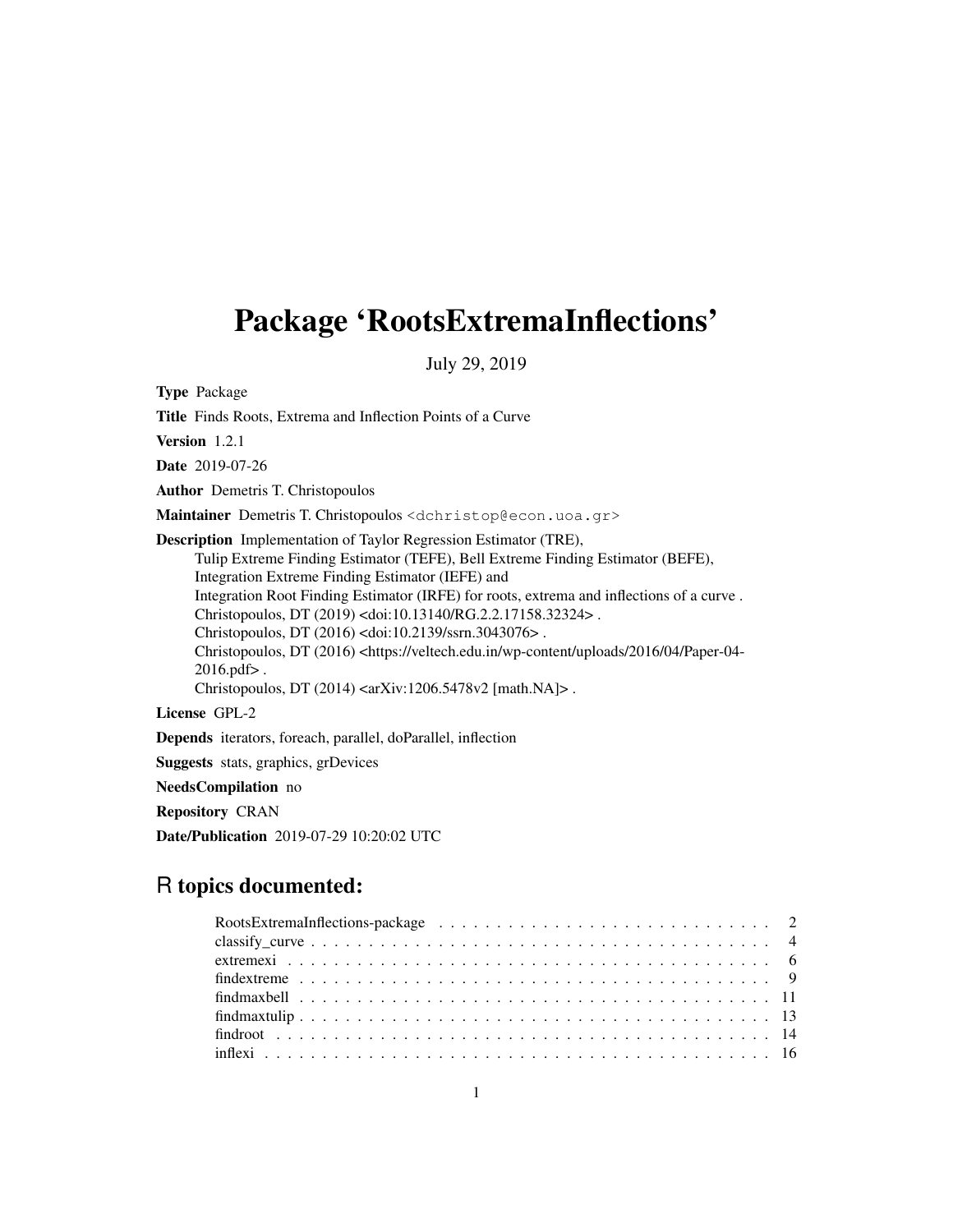RootsExtremaInflections-package

*Finds Roots, Extrema and Inflection Points of a Planar Curve*

### **Description**

This package contains functions for computing roots, extrema and inflection points of a curve that is the graph of a smooth function when we have only a data set  $\{(x_i, y_i), i = 1, 2, \ldots m\}$ , generated from it by the procedure  $y_i = f(x_i)$  or for the noisy case by  $y_i = f(x_i) + \epsilon_i$  with a zero mean error,  $\epsilon_i \sim iid(0, \sigma^2)$ , by using the *Taylor Regression Estimator (TRE)* method, which is described briefly here. When we want to find a root for a function  $f$  by using the traditional Numerical Analysis methods (bisection, secant, Newton-Raphson etc), it is necessary to know the exact formula of f. Unfortunately in research problems we do not know that formula and our data are also of a noisy type. In this package we use the *Taylor Regression Estimator (TRE)* method, which can work when we know the discrete values  $\{(x_i, y_i), i = 1, 2, \ldots m\}$ ,  $y_i = f(x_i)$  of our known or unknown smooth function  $f$ . Additionally the method works with satisfactory accuracy also for the corresponding noisy values  $\{(x_i, y_i), i = 1, 2, \dots m\}$ ,  $y_i = f(x_i) + \epsilon_i$ ,  $\epsilon_i \sim \text{iid}(0, \sigma^2)$ . The computation of extrema and inflection points for a smooth  $f$  is merely a problem of root finding for first and second derivative respectively, thus *TRE* method can also find an extreme or an inflection point. In a few words, the method is referencing to the well known Taylor polynomial of a smooth function f around a point  $\rho$ ,

$$
f(x) = a_0 + a_1 (x - \rho) + a_2 (x - \rho)^2 + a_3 (x - \rho)^3 + \ldots + a_n (x - \rho)^n
$$

When the coefficients  $a_0, a_1, a_2$ , as computed using a polynomial regression, have minimum absolute value, then the corresponding points  $\rho$  are the estimations of the *root*, *extreme* or *inflection point*, respectively. Essentially *Taylor Regression (TR)* is *polynomial regression for Taylor polynomial*. For a more rigorous definition of the terms *TR*, *TRE* method, further discussion and numerical examples, see Christopoulos (2014).

From version 1.2.1 a set of new methods has been added:

Tulip Extreme Finding Estimator (TEFE)

Bell Extreme Finding Estimator (BEFE)

Integration Extreme Finding Estimator (IEFE)

Integration Root Finding Estimator (IRFE)

All these methods are defined and explained at Christopoulos (2019).

### Details

After adding functions for finding roots and extrema without regression, current package constitutes the core of new filed , called 'Noisy Numerical Analysis', which combines Geometry, Calculus, Numerical Analysis and Statistics and treat noisy curves for solving known problems of Numerical Analysis.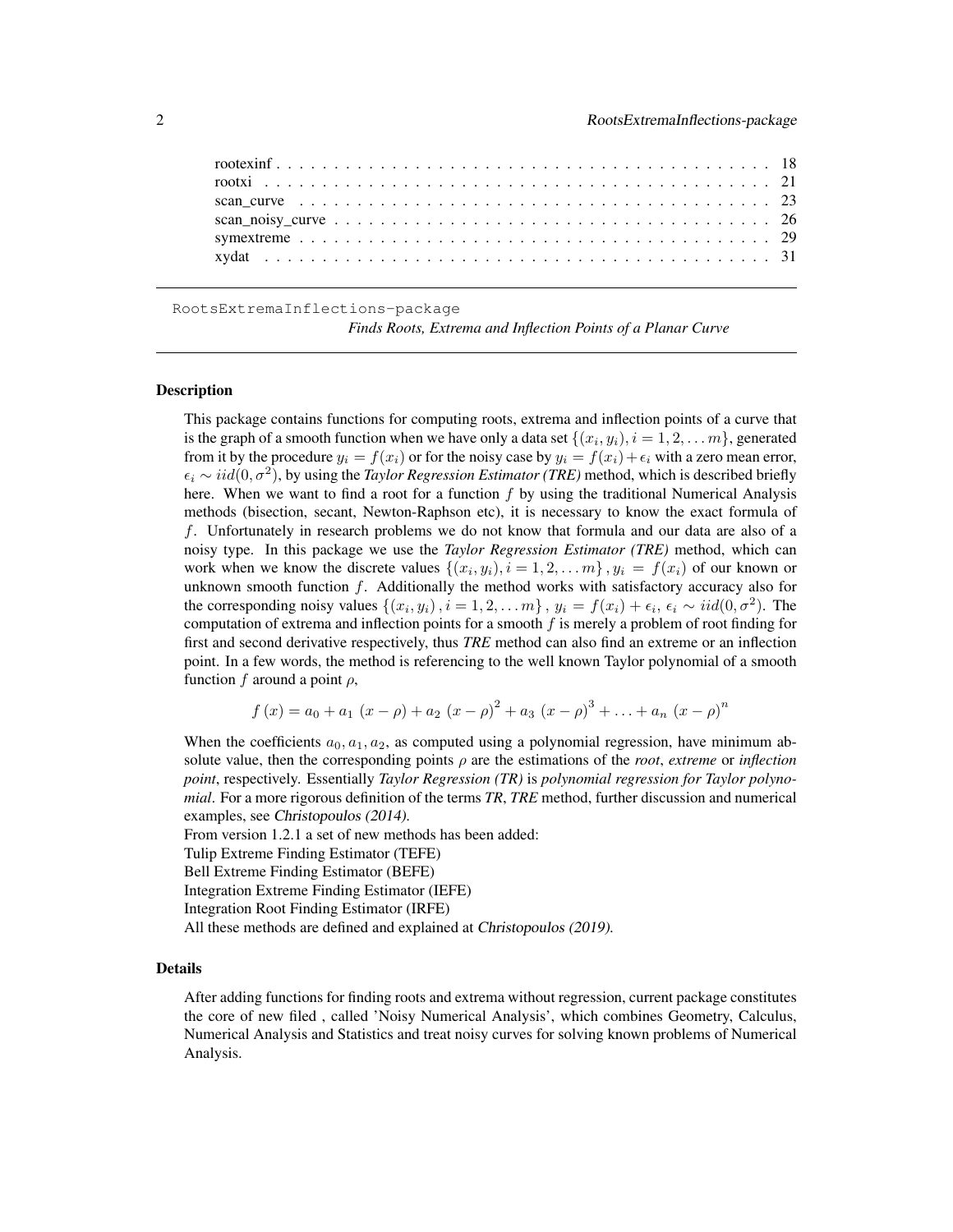### Author(s)

Demetris T. Christopoulos

Maintainer: Demetris T. Christopoulos <dchristop@econ.uoa.gr>

#### References

Demetris T. Christopoulos (2014). Roots, extrema and inflection points by using a proper Taylor regression procedure. *SSRN*. https://dx.doi.org/10.2139/ssrn.2521403

Demetris T. Christopoulos (2019). New methods for computing extremes and roots of a planar curve: introducing Noisy Numerical Analysis (2019). *ResearchGate*. http://dx.doi.org/ 10.13140/RG.2.2.17158.32324

```
#Load data:
data(xydat)
#
#Extract x and y variables:
x=xydat$x;y=xydat$y
#
#Find root, plot results, print Taylor coefficients and rho estimation:
b<-rootxi(x,y,1,length(x),5,5,plots=TRUE);b$an;b$froot;
#
#Find extreme, plot results, print Taylor coefficients and rho estimation:
c<-extremexi(x,y,1,length(x),5,5,plots=TRUE);c$an;c$fextr;
#
#Find inflection point, plot results, print Taylor coefficients and rho estimation:
d<-inflexi(x,y,1,length(x),5,5,plots=TRUE);d$an;d$finfl;
# Create a relative big data set...
f=function(x){3*cos(x-5)}; xa=0.; xb=9;
set.seed(12345);x=sort(runit(5001,xa,xb));r=0.1;y=f(x)+2*r*(runit(length(x))-0.5);
#
#Find root, plot results, print Taylor coefficients and rho estimation in parallel:
\#bl <-rootxi(x,y,1,round(length(x)/2),5,5,plots=TRUE,doparallel = TRUE);b1$an;b1$froot;
# Available workers are 12
# Time difference of 5.838743 secs
            2.5 % 97.5 % an
# a0 -0.006960052 0.004414505 -0.001272774
# a1 -2.982715739 -2.933308292 -2.958012016
# a2 -0.308844145 -0.213011162 -0.260927654
# a3 0.806555336 0.874000586 0.840277961
# a4 -0.180720951 -0.161344935 -0.171032943
# a5 0.007140500 0.009083859 0.008112180
# [1] 177.0000000 0.2924279
# Compare with exact root = 0.2876110196#Find extreme, plot results, print Taylor coefficients and rho estimation in parallel:
\text{#cl} < - \text{extremexi}(x, y, 1, r \text{ound}(\text{length}(x)/2), 5, 5, p \text{lots} = \text{TRUE}, \text{doparallel} = \text{TRUE}; c1$an;c1$fextr;
# Available workers are 12
# Time difference of 5.822514 secs
             2.5 % 97.5 % an
# a0 -3.0032740050 -2.994123850 -2.998698927
```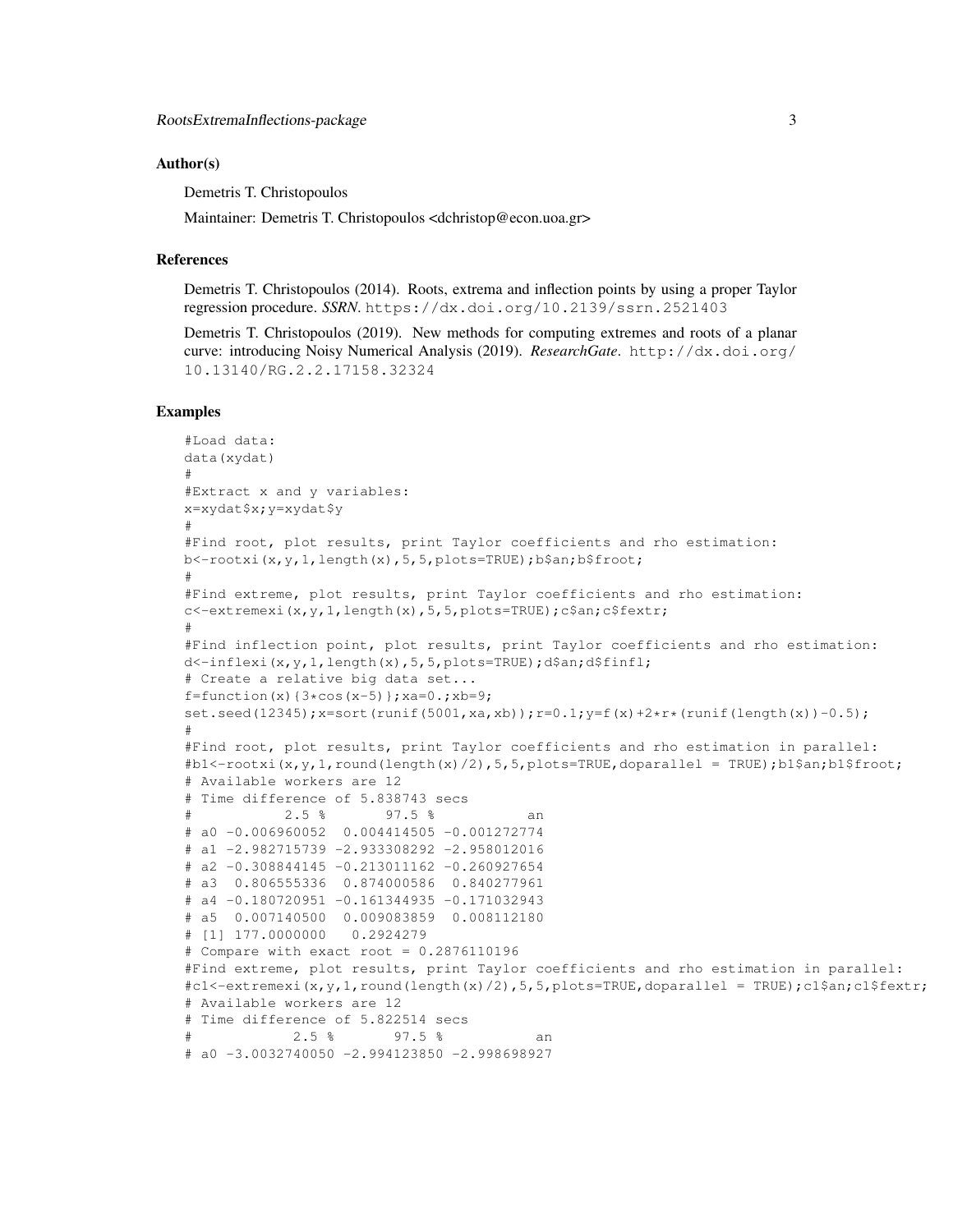```
# a1 -0.0006883998 0.012218393 0.005764997
# a2 1.4745326519 1.489836668 1.482184660
# a3 -0.0340626683 -0.025094859 -0.029578763
# a4 -0.1100798736 -0.105430525 -0.107755199
# a5 0.0071405003 0.009083859 0.008112180
# [1] 1022.000000 1.852496
# Compare with exact extreme = 1.858407346
#Find inflection point, plot results, print Taylor coefficients and rho estimation in parall
#d1<-inflexi(x,y,1090,2785,5,5,plots=TRUE,doparallel = TRUE);d1$an;d1$finfl;
# Available workers are 12
# Time difference of 4.343851 secs
           2.5 % 97.5 %
# a0 -0.008238016 0.002091071 -0.0030734725
# a1 2.995813560 3.023198534 3.0095060468
# a2 -0.014591465 0.015326175 0.0003673549
# a3 -0.531029710 -0.484131902 -0.5075808056
# a4 -0.008253975 0.007556465 -0.0003487551
# a5 0.016126428 0.034688019 0.0254072236
# [1] 800.000000 3.427705
# Compare with exact inflection = 3.429203673
# Or execute rootexinf() and find a set of them at once and in same time:
\#a \leftarrow root \exp(x, y, 100, round(\text{length}(x)/2), 5, plots = TRUE, doparallel = TRUE);#a$an0;a$an1;a$an2;a$frexinf;
# Available workers are 12
# Time difference of 5.565372 secs
           2.5 % 97.5 % an0
# a0 -0.008244278 0.00836885 6.228596e-05
# a1 -2.927764078 -2.84035634 -2.884060e+00
# a2 -0.447136449 -0.30473094 -3.759337e-01
# a3 0.857290490 0.94794071 9.026156e-01
# a4 -0.198104383 -0.17360676 -1.858556e-01
# a5 0.008239609 0.01059792 9.418764e-03
           2.5 % 97.5 % an1
# a0 -3.005668018 -2.99623116 -3.000949590
# a1 -0.003173501 0.00991921 0.003372854
# a2 1.482600580 1.50077450 1.491687542
# a3 -0.034503271 -0.02551597 -0.030009618# a4 -0.115396537 -0.10894117 -0.112168855
# a5 0.008239609 0.01059792 0.009418764
# 2.5 % 97.5 % an2
# a0 0.083429390 0.092578772 0.088004081
# a1 3.007115452 3.027343849 3.017229650
# a2 -0.009867779 0.006590042 -0.001638868
# a3 -0.517993955 -0.497886933 -0.507940444
# a4 -0.043096158 -0.029788902 -0.036442530
# a5 0.008239609 0.010597918 0.009418764
            index value
# root 74 0.2878164
# extreme 923 1.8524956
# inflection 1803 3.4604842
#Here a first plot always is helpful.
```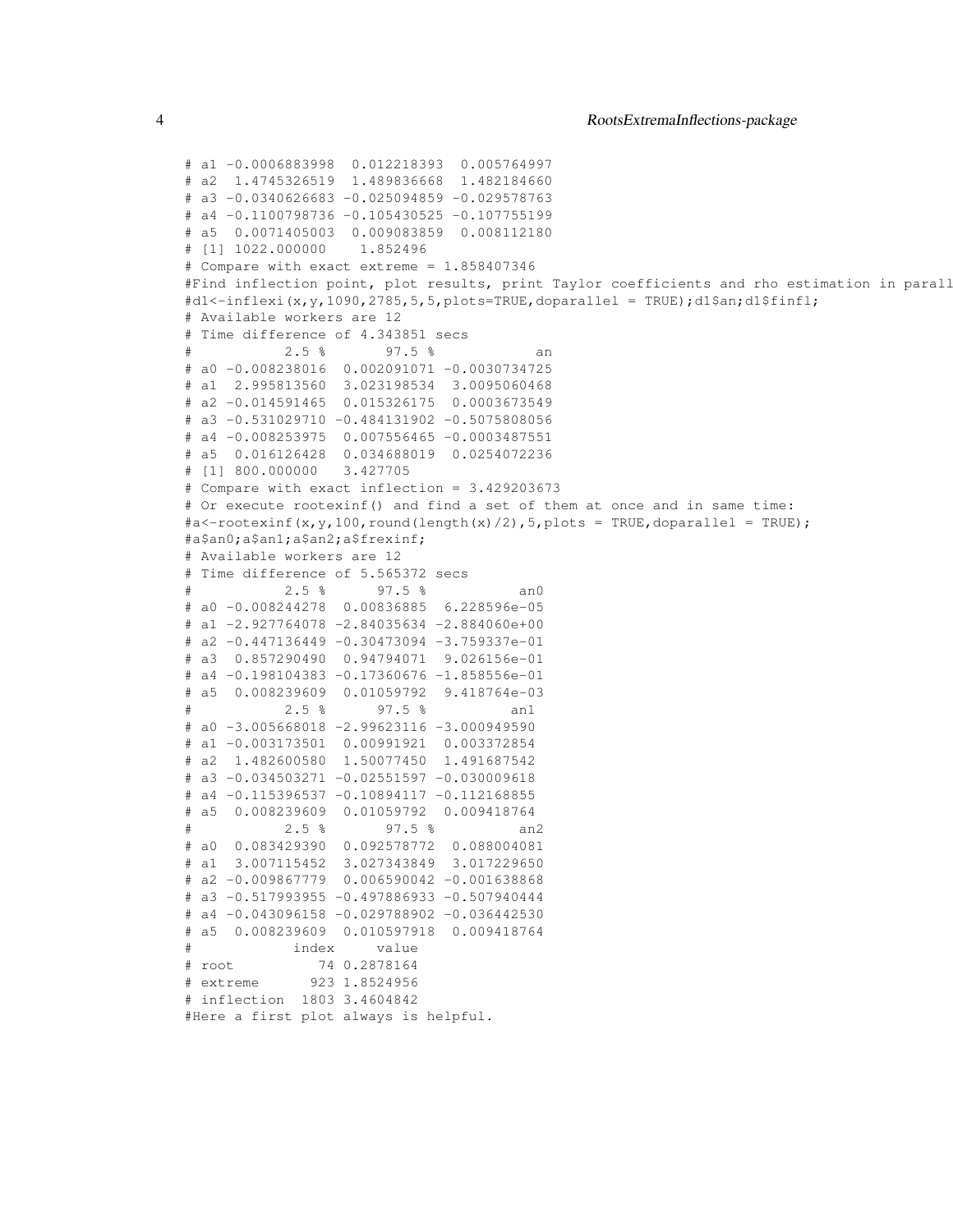### **Description**

Given a planar curve we want to know its convexity ranges, the index for use in ESE or EDE methods, the existence of a maximum or minimum and the classification as tulip or bell.

### Usage

```
classify_curve(x, y)
```
### Arguments

| A numeric vector for the independent variable without missing values |
|----------------------------------------------------------------------|
| A numeric vector for the dependent variable without missing values   |

### Details

A first check for the existence of infiniteies is performed. If infinities exist, then all outputs are set to 'NA', otherwise main code works.

### Value

A list with next members:

- 1. ctype the convexity type of curve: convex, concave, convex/concave or concave/convex
- 2. index the relevant index for ESE or EDE usage: 0,1,0,1 respectively to 'ctype' previously presented values
- 3. asymmetry a classification of asymmetry type, if exists
- 4. totalconvexity the overall dominant convexity type of curve if we omit the fact probably has ranges of different types of convexity
- 5. ismax logical value, TRUE if a maximum seems to exits, FALSE if a minimum seems to be the case, 'NA' otherwise
- 6. shapetype the shape of extreme as tulip, bell or 'NA'

### Note

Results of current function have an approximation type, since not all kind of curves can be classified by a given procedure. Caution has been taken in order to be able to infer for the very basic attributes.

### Author(s)

Demetris T. Christopoulos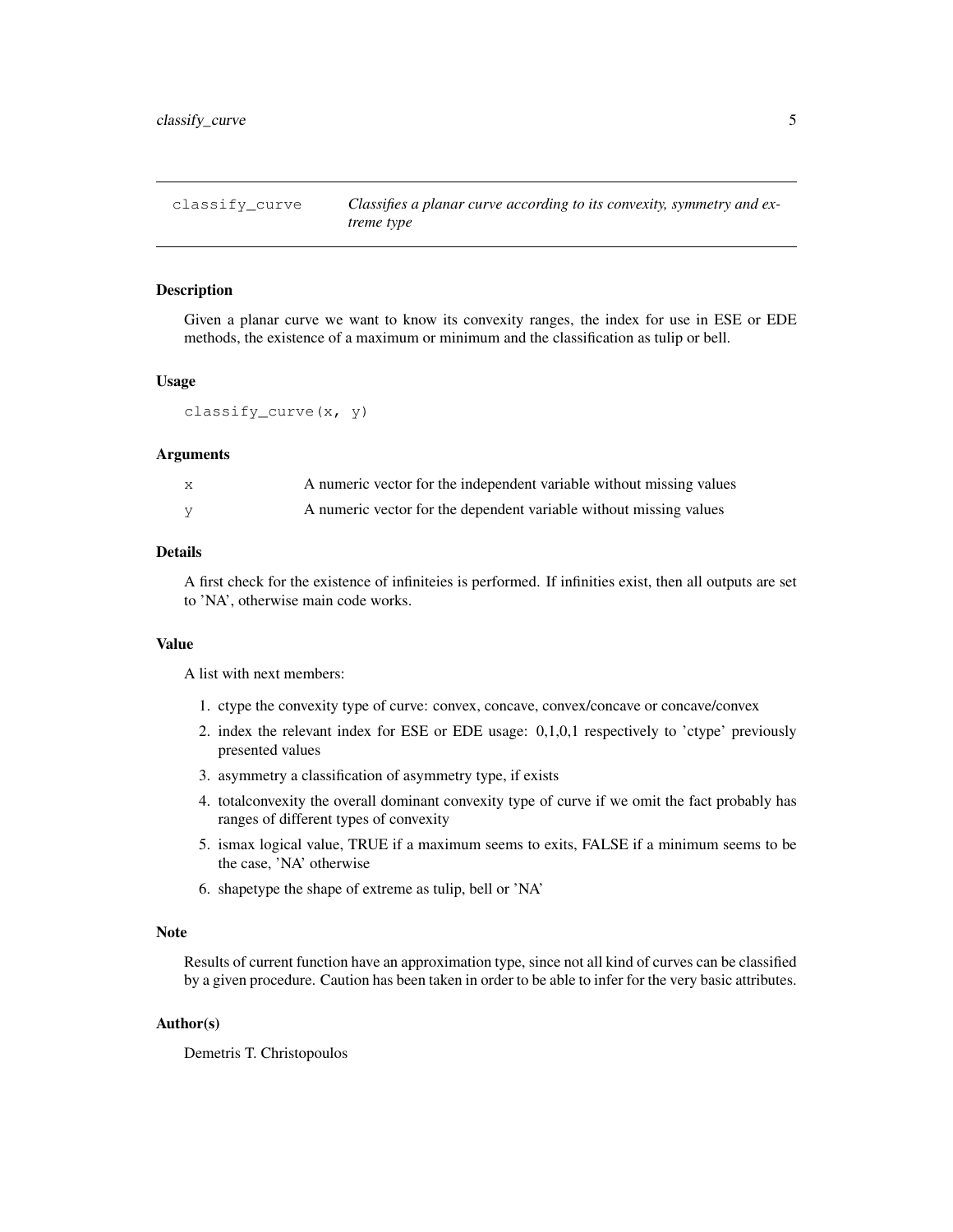### References

[1]Demetris T. Christopoulos (2019). New methods for computing extremes and roots of a planar curve: introducing Noisy Numerical Analysis (2019). *ResearchGate*. http://dx.doi.org/ 10.13140/RG.2.2.17158.32324

[2]Demetris T. Christopoulos (2014). Developing methods for identifying the inflection point of a convex/concave curve. arXiv:1206.5478v2 [math.NA]. https://arxiv.org/pdf/1206. 5478v2.pdf

[3]Demetris T. Christopoulos (2016). On the efficient identification of an inflection point.International Journal of Mathematics and Scientific Computing, (ISSN: 2231-5330), vol. 6(1). https:// veltech.edu.in/wp-content/uploads/2016/04/Paper-04-2016.pdf

### See Also

symextreme, scan\_curve, scan\_noisy\_curve

```
## Lets create a convex/concave curve and classify it:
f=function(x){5+5*tanh(x-5)}x=seq(0,8,0.01)
y=f(x)plot(x,y,pch=19,cex=0.2)
cc=classify_curve(x,y)
cc$ctype
## [1] "convex_concave"
cc$index
## [1] 0
## Use 'index':
ede(x,y,cc$index)
## j1 j2 chi
## EDE 369 633 5
## Lets create an 'almost convex' curve and see it:
f=function(x)\{-x^3+5*x-6\}x=seq(-2.5,1.5,0.01)
y=f(x)plot(x,y,pch=19,cex=0.2)
cc=classify_curve(x,y)
cc$totalconvexity
## [1] "convex"
## Check for existence of a maximum for a noisy curve:
f=function(x){100-(x-5)^2}x=seq(0,12,by=0.01);
r=1.5; y=f(x)+runit(length(x), -r, r)plot(x,y,pch=19,cex=0.2)
cc=classify_curve(x,y)
cc$ismax
## [1] TRUE
```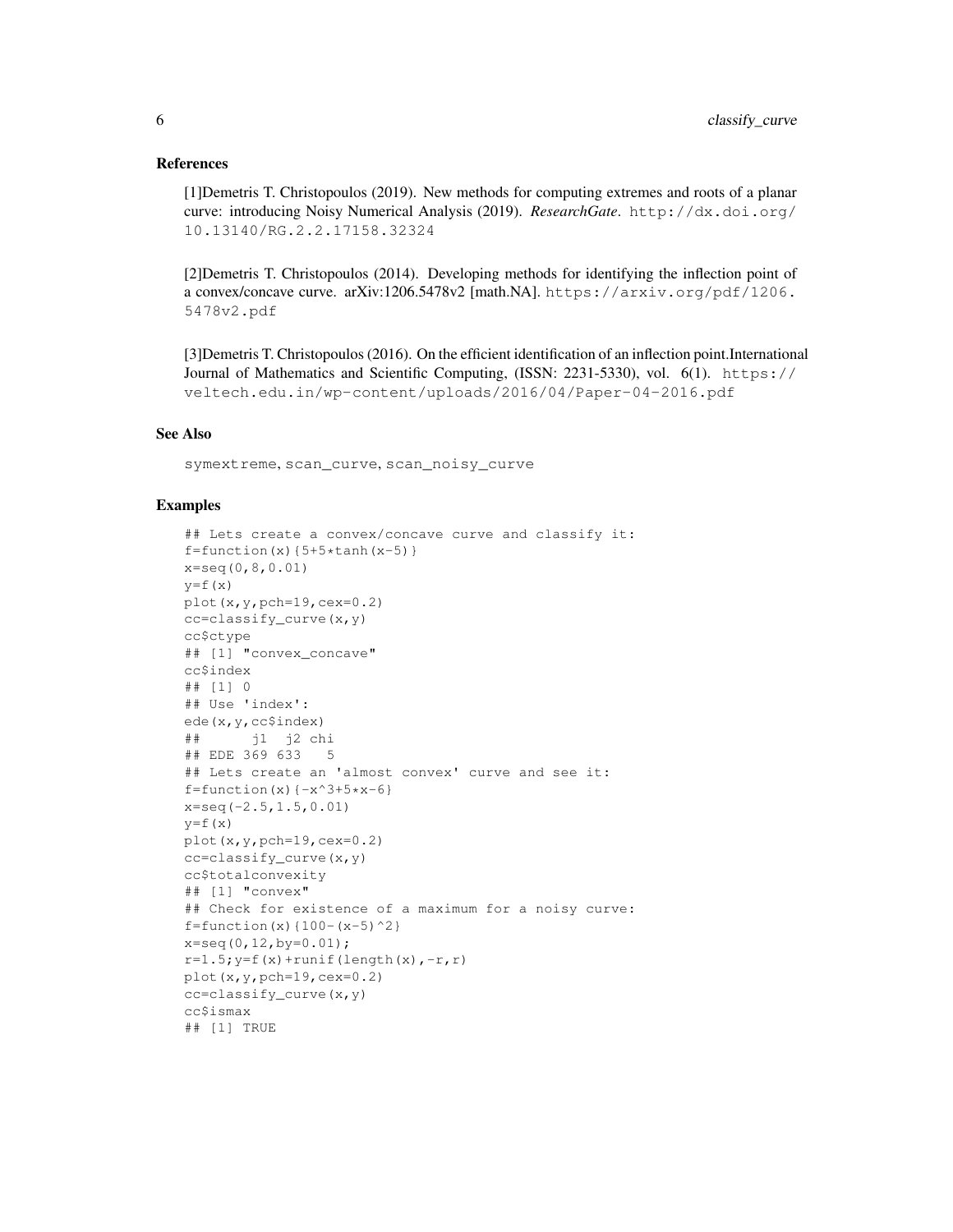### Description

It takes as input the x, y numeric vectors, the indices for the range to be searched plus some other options and finds the extreme point for that interval, while it plots data, Taylor polynomial and the computed  $|a_1|$  coefficients.

#### Usage

```
extremexi(x, y, i1, i2, nt, alpha = 5, xlb = "x", ylb = "y", xnd = 3, ynd = 3,
plots = TRUE, plotpdf = FALSE, doparallel=FALSE)
```
### Arguments

| $\mathbf{x}$ | A numeric vector for the independent variable                                                                                       |
|--------------|-------------------------------------------------------------------------------------------------------------------------------------|
| У            | A numeric vector for the dependent variable                                                                                         |
| $\pm 1$      | The first index for choosing a specific interval $[a, b] = [x_{i1}, x_{i2}]$                                                        |
| i2           | The second index for choosing a specific interval $[a, b] = [x_{i1}, x_{i2}]$                                                       |
| nt           | The degree of the Taylor polynomial that will be fitted to the data                                                                 |
| alpha        | The level of statistical significance for the confidence intervals of coefficients<br>$a_0, a_1, , a_{nt-1}$ (default value = 5)    |
| xlb          | A label for the x-variable (default value $=$ "x")                                                                                  |
| ylb          | A label for the y-variable (default value $=$ "y")                                                                                  |
| xnd          | The number of digits for plotting the x-axis (default value $= 3$ )                                                                 |
| ynd          | The number of digits for plotting the y-axis (default value $= 3$ )                                                                 |
| plots        | If plots=TRUE then a plot is created on default monitor (default value $=$ TRUE)                                                    |
| plotpdf      | If plotpdf=TRUE then a pdf plot is created and stored on working directory<br>$(detault value = FALSE)$                             |
| doparallel   | If doparallel=TRUE then parallel computing is applied, based on the available<br>workers of current machine (default value = FALSE) |

### Details

The point  $x_i$  which makes the relevant  $|a_1|$  minimum is the estimation for the function's extreme point at the interval  $[x_{i1}, x_{i2}]$ .

### Value

It returns an environment with two components:

| an    | a matrix with 3 columns: lower, upper bound of confidence interval and middle<br>value for each coefficient an |
|-------|----------------------------------------------------------------------------------------------------------------|
| fextr | a list with 2 members: the position i and the value of the estimated extreme point                             |
|       | $\rho = x_i$                                                                                                   |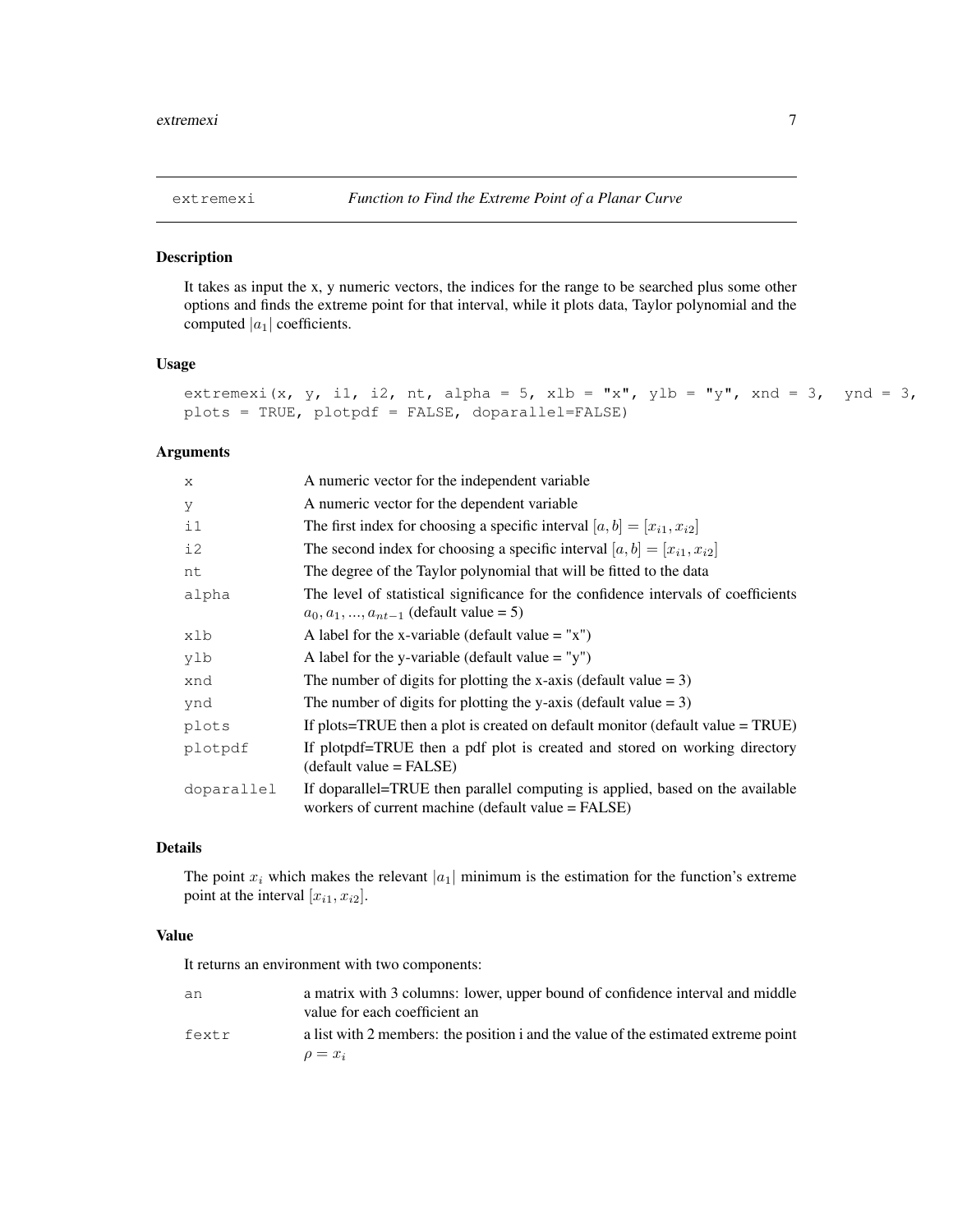#### Warnings

When you are using RStudio it is necessary to leave enough space for the plot window in order for the plots to appear normally. The data should come from a function at least  $C^{(1)}$  in order to be able to find an extreme point, if exists.

#### Author(s)

Demetris T. Christopoulos

### References

Demetris T. Christopoulos (2014). Roots, extrema and inflection points by using a proper Taylor regression procedure. *SSRN*. https://dx.doi.org/10.2139/ssrn.2521403

```
#Load data:
#
data(xydat)
#
#Extract x and y variables:
#
x=xydat$x;y=xydat$y
#
#Find extreme point, plot results, print Taylor coefficients and rho estimation:
#
c<-extremexi(x,y,1,length(x),5,5,plots=TRUE);c$an;c$fextr;
#
#Find multiple extrema.
#Let's create some data:
#
f=function(x){3*cos(x-5)};xa=0.;xb=9;
set.seed(12345);x=sort(runit(101,xa,xb));r=0.1;y=f(x)+2*x*(runif(lenqth(x))-0.5);plot(x,y)#
#The first extreme point is
c1<-extremexi(x,y,1,40,5,5,plots=TRUE);c1$an;c1$fextr;
# 2.5 % 97.5 % an
# a0 -3.02708631 -2.94592364 -2.986504975
# a1 0.07660314 0.24706531 0.161834227
# a2 1.42127770 1.58580632 1.503542012
# a3 -0.09037154 0.10377241 0.006700434
# a4 -0.14788899 -0.08719428 -0.117541632
# a5 -0.03822416 0.01425066 -0.011986748
# [1] 22.000000 1.917229
#Compare it with the actual rho_1=1.858407346
#
#The second extreme point is
c2<-extremexi(x,y,50,80,5,5,plots=TRUE);c2$an;c2$fextr;
# 2.5 % 97.5 % an
# a0 2.89779980 3.064703163 2.9812515
# a1 0.27288720 0.541496278 0.4071917
# a2 -1.81454401 -0.677932480 -1.2462382
```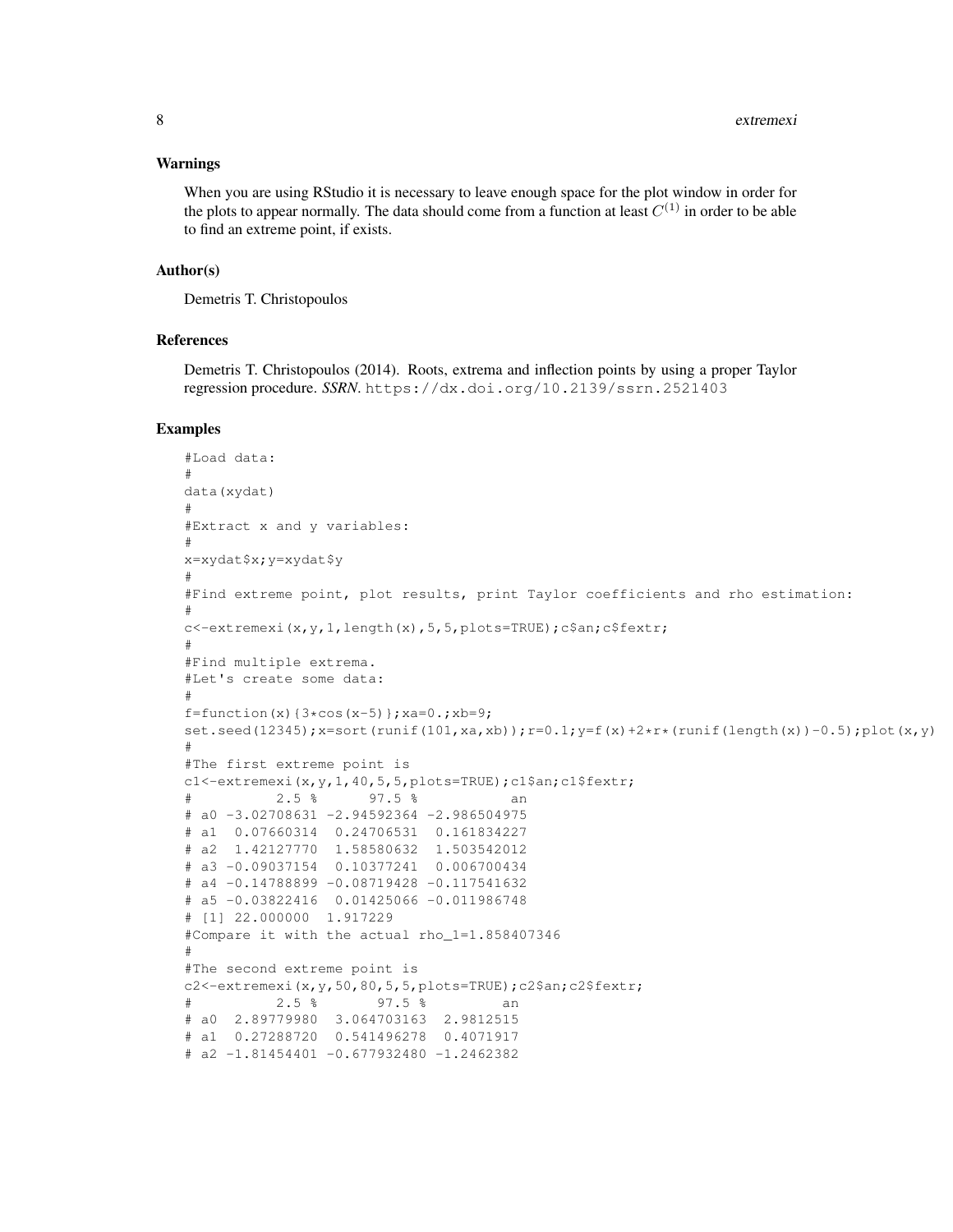#### findextreme 9

```
# a3 -1.76290384 0.216201349 -0.7733512
# a4 0.02548354 1.269671304 0.6475774
# a5 -0.25156866 0.007565154 -0.1220018
# [1] 7.000000 4.896521
#You have to compare it with the actual value of rho_2=5.0
#
#Finally the third extreme point is
c3<-extremexi(x, y, 80, length(x), 5, 5, plots=TRUE);c3$an;c3$fextr;
# 2.5 % 97.5 % an
# a0 -3.0637461 -2.9218614 -2.9928037
# a1 -0.2381605 0.2615635 0.0117015
# a2 0.7860259 2.0105383 1.3982821
# a3 -1.4187417 0.7472155 -0.3357631
# a4 -0.7943208 1.0876143 0.1466468
# a5 -0.6677733 1.7628833 0.5475550
# [1] 11.000000 8.137392
#You have to compare it with the actual value of rho_3=8.141592654
```
findextreme *Implementation of Integration Extreme Finding Estimator (IEFE) for extreme points identification*

### Description

Given a noisy or not planar curve as a set of discrete  $\{(x_i, y_i), i = 1, 2, \dots n\}$  points we use Integration Extreme Finding Estimator (IEFE) algorithm as it is described at [1] in ordfer to find the extreme point of it.

### Usage

findextreme(x,  $y$ , parallel = FALSE, silent = TRUE, tryfast = FALSE)

#### Arguments

| $\mathbf{x}$ | A numeric vector for the independent variable without missing values                                           |
|--------------|----------------------------------------------------------------------------------------------------------------|
| - V          | A numeric vector for the dependent variable without missing values                                             |
| parallel     | Logical input, if TRUE then parallel processing will be used (default=FALSE)                                   |
| silent       | Logical input, if TRUE then no details will be printed out during code execution<br>(default=TRUE)             |
| tryfast      | Logical input, if TRUE then instead 'BEDE' will be used from IEFE algorithm<br>instead of BESE (default=FALSE) |

### Details

The parallel=TRUE otpion must be used if length $(x)$ >20000. The tryfast=TRUE can be used for big data sets, but BEDE is not so accuracy as BESE, so use it with caution.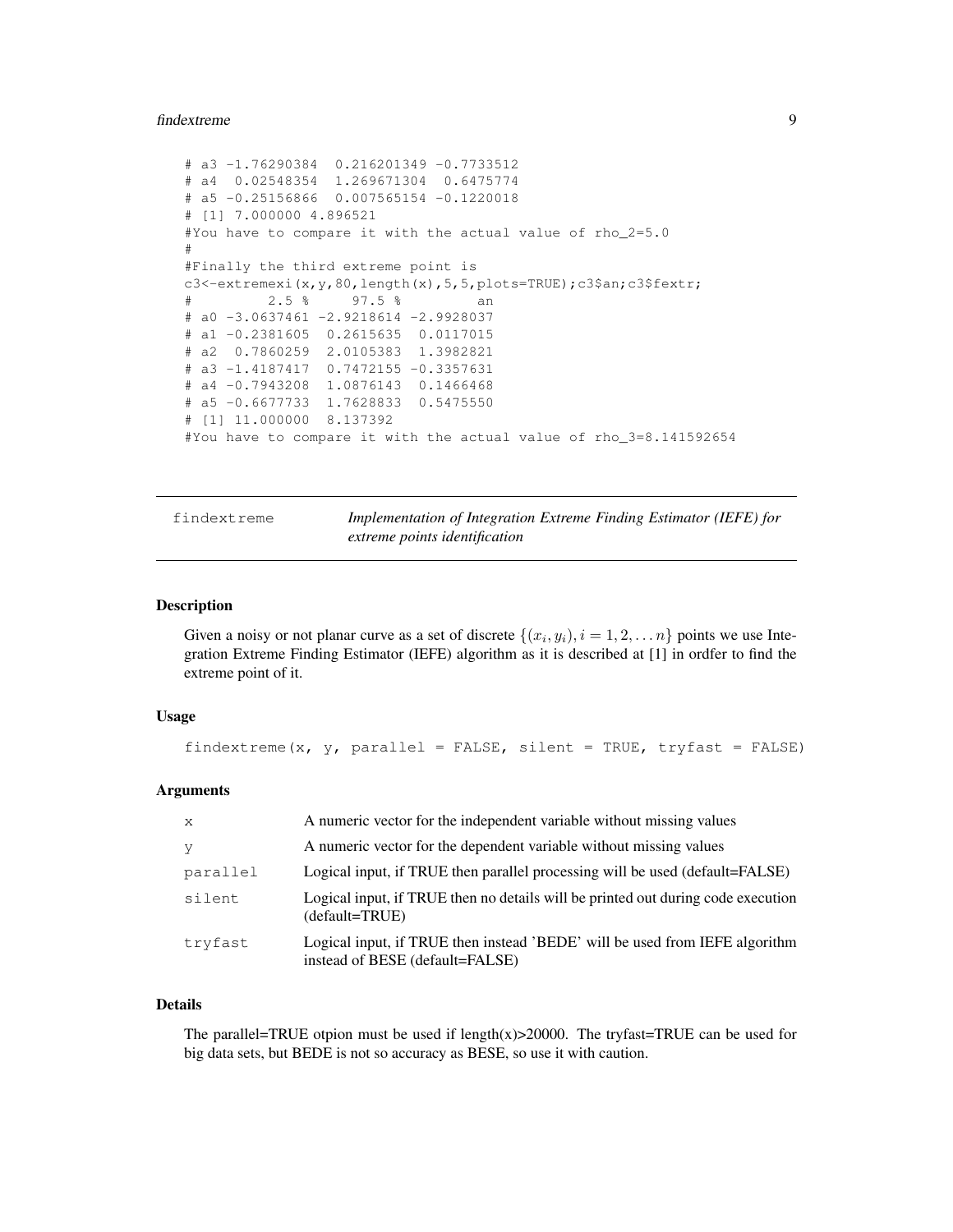### Value

A named vector with next components is returned:

- 1. x1 the left endpoint of the final interval of BESE or BEDE iterations
- 2. x2 the right endpoint of the final interval of BESE or BEDE iterations
- 3. chi the estimation of extreme as x-abscissa
- 4. chi the estimation of extreme as y-abscissa taken from the interpolation polynomial of 2nd degree for the data points  $(x1,y1)$ ,  $(x2,y2)$ , (chi,ychi)

### Note

The 'yvalue' at output vector is an interpolation approxiamtion for the y-value of unknown function at its extreme point 'chi' and does not mean that it will be certainly accurate. Thta is the truth if underlying function can be well approximated by low order polynomials.

#### Author(s)

Demetris T. Christopoulos

### References

[1]Demetris T. Christopoulos (2019). New methods for computing extremes and roots of a planar curve: introducing Noisy Numerical Analysis (2019). *ResearchGate*. http://dx.doi.org/ 10.13140/RG.2.2.17158.32324

#### See Also

symextreme, findmaxtulip, findmaxbell

```
## Legendre polynomial 5th order
## True extreme point p=0.2852315165, y=0.3466277
f=function(x){(63/8)*x^5-(35/4)*x^3+(15/8)*x}
x=seq(0,0.7,0.001);y=f(x)
plot(x,y,pch=19,cex=0.5)
a=findextree(x,y)
a
## x1 x2 chi yvalue
## 0.2840000 0.2860000 0.2850000 0.3466274
sol=a['chi']
abline(h=0)
abline(v=sol)
abline(v=a[1:2], lty=2)abline(h=f(sol),lty=2)
points(sol,f(sol),pch=17,cex=2)
#
## The same function with noise from U(-0.05,0.05)
set.seed(2019-07-26);r=0.05;y=f(x)+runif(length(x),-r,r)
```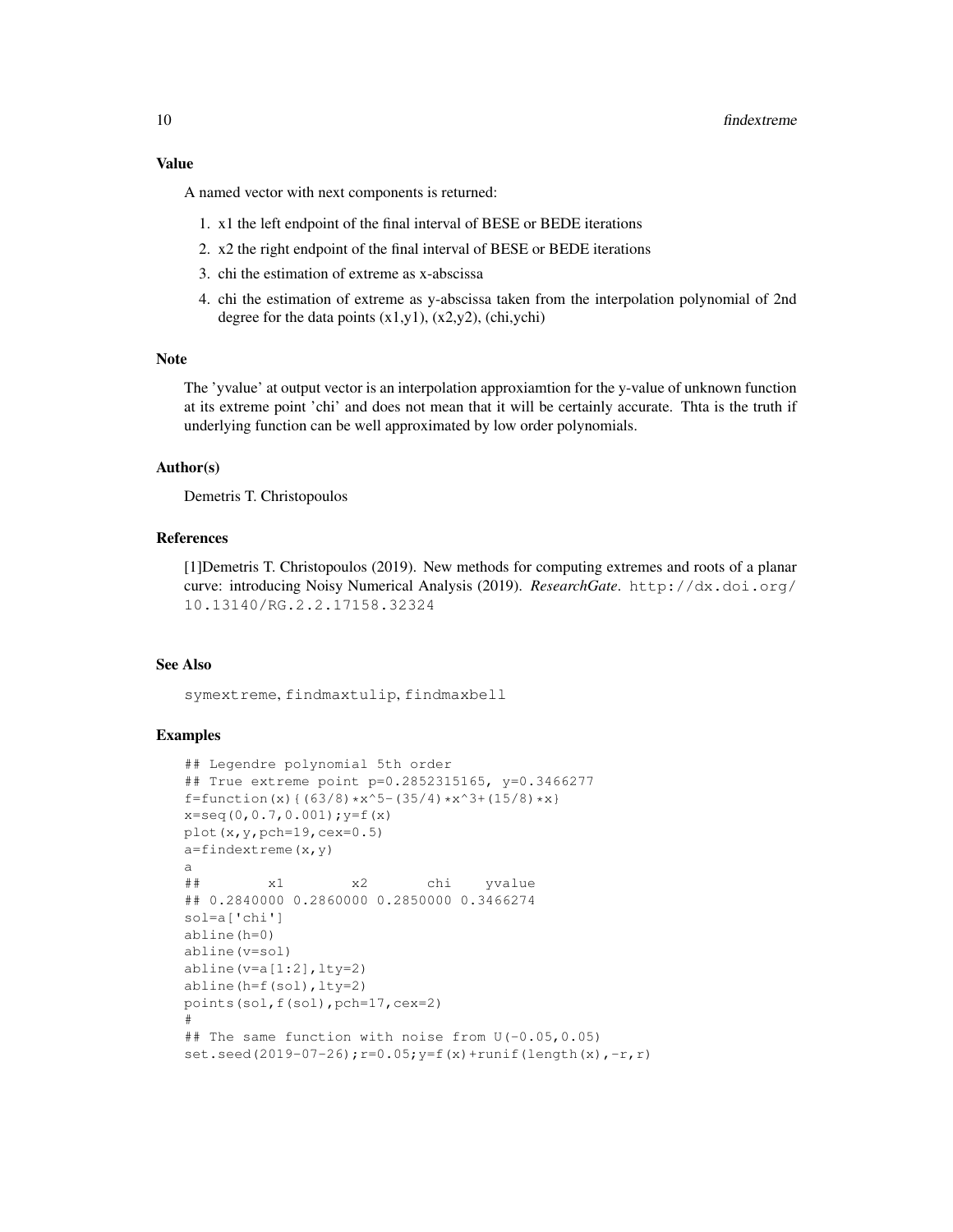#### findmaxbell the contract of the contract of the contract of the contract of the contract of the contract of the contract of the contract of the contract of the contract of the contract of the contract of the contract of th

```
plot(x,y,pch=19,cex=0.5)a=findextreme(x,y)
a
## x1 x2 chi yvalue
## 0.2890000 0.2910000 0.2900000 0.3895484
sol=a['chi']
abline(h=0)
abline(v=sol)
abline(v=a[1:2], lty=2)abline(h=f(sol),lty=2)
points(sol,f(sol),pch=17,cex=2)
#
```

| findmaxbell | Implementation of Bell Extreme Finding Estimator (BEFE) algorithm |
|-------------|-------------------------------------------------------------------|
|             | for a planar curve                                                |

### Description

For a curve that can be classified as 'bell' a fast computation of its maximum is performed by applying Bell Extreme Finding Estimator (BEFE) algorithm of [1].

### Usage

findmaxbell(x,  $y$ , concave = TRUE)

### Arguments

| X       | A numeric vector for the independent variable without missing values           |
|---------|--------------------------------------------------------------------------------|
| V       | A numeric vector for the dependent variable without missing values             |
| concave | Logical input, if TRUE then curve is supposed to have a maximum (default=TRUE) |

### Details

If we want to compute minimum we just set concave=FALSE and proceed.

#### Value

A named vector with next components is returned:

- 1. j1 the index of x-left
- 2. j2 the index of x-right
- 3. chi the estimation of extreme as x-abscissa

### Note

Please use function classify\_curve if you have not visual inspection in order to find the extreme type. Do not use that function if curve shape is not 'bell', use either symextreme or findextreme.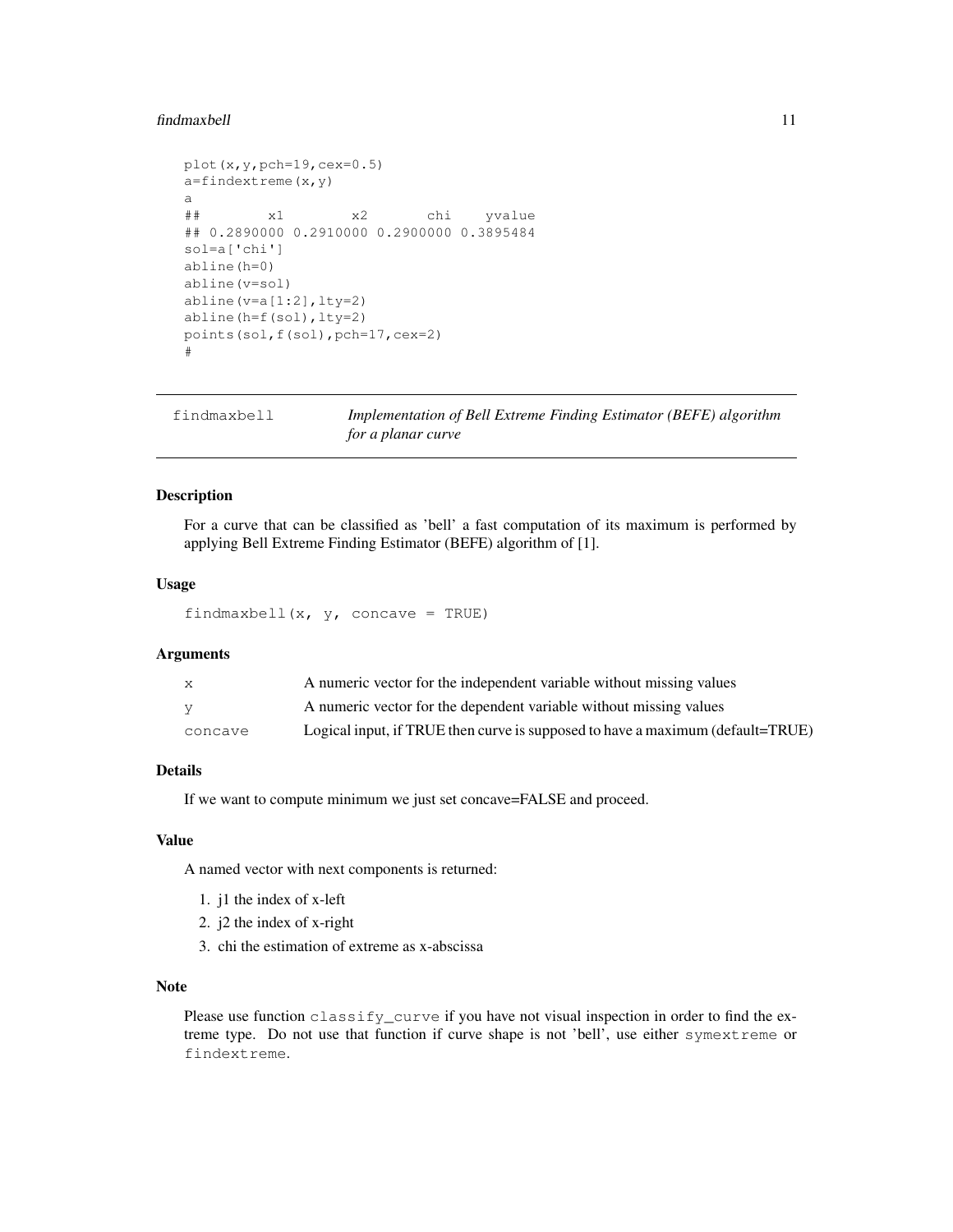### Author(s)

Demetris T. Christopoulos

#### References

[1]Demetris T. Christopoulos (2019). New methods for computing extremes and roots of a planar curve: introducing Noisy Numerical Analysis (2019). *ResearchGate*. http://dx.doi.org/ 10.13140/RG.2.2.17158.32324

### See Also

classify\_curve, symextreme, findmaxtulip, findextreme

```
#
f=function(x)\{1/(1+x^2)\}x=seq(-2,2.0,by=0.01);y=f(x)plot(x,y,pch=19,cex=0.5)
cc=classify_curve(x,y)
cc$shapetype
## 1] "bell"
a1<-findmaxbell(x,y)
a1
## j1 j2 chi
## 1.770000e+02 2.250000e+02 1.110223e-16
abline(v=a1['chi'])
abline(v=x[a1[1:2]], lty=2);abline(h=y[a1[1:2]], lty=2)
points(x[a1[1]:a1[2]],y[a1[1]:a1[2]],pch=19,cex=0.5,col='blue')
#
## Same curve with noise from U(-0.05,0.05)
set.seed(2019-07-26);r=0.05;y=f(x)+runif(length(x),-r,r)
plot(x,y,pch=19,cex=0.5)
cc=classify_curve(x,y)
cc$shapetype
## 1] "bell"
a1<-findmaxbell(x,y)
a1
## j1 j2 chi
## 169.00 229.00 -0.02
abline(v=a1['chi'])
abline(v=x[a1[1:2]], lty=2);abline(h=y[a1[1:2]], lty=2)
points(x[a1[1]:a1[2]],y[a1[1]:a1[2]],pch=19,cex=0.5,col='blue')
#
```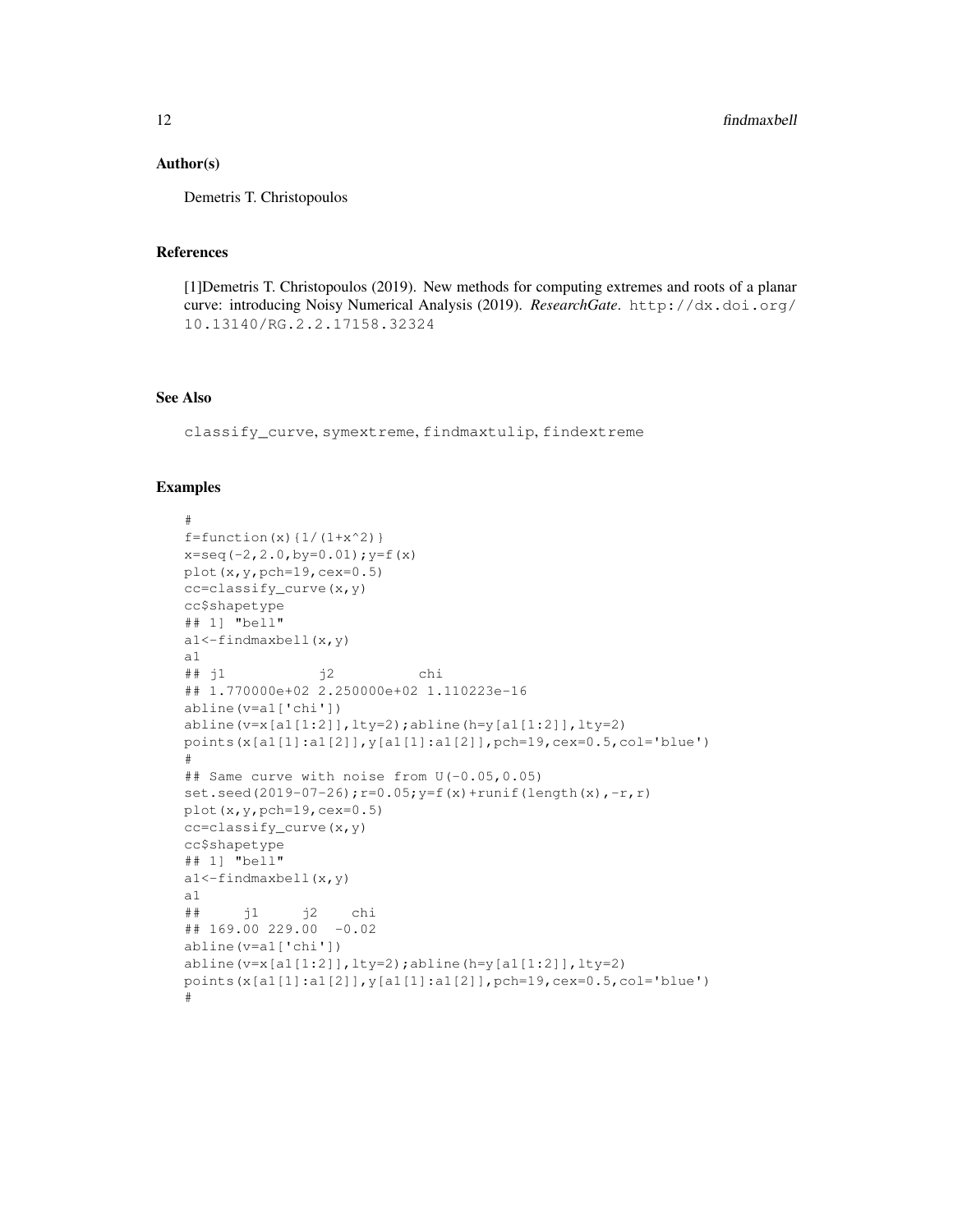### Description

For a curve that can be classified as 'tulip' a fast computation of its maximum is performed by applying Tulip Extreme Finding Estimator (TEFE) algorithm of [1].

### Usage

```
findmaxtulip(x, y, concave = TRUE)
```
### Arguments

| X       | A numeric vector for the independent variable without missing values           |
|---------|--------------------------------------------------------------------------------|
| V       | A numeric vector for the dependent variable without missing values             |
| concave | Logical input, if TRUE then curve is supposed to have a maximum (default=TRUE) |

### Details

If we want to compute minimum we just set concave=FALSE and proceed.

#### Value

A named vector with next components is returned:

- 1. j1 the index of x vextor that is the left endpoint of final symmetrization interval
- 2. j1 the index of x vextor that is the right endpoint of final symmetrization interval
- 3. chi the estimation of extreme as x-abscissa

#### Note

Please use function classify\_curve if you have not visual inspection in order to find the extreme type. Do not use that function if curve shape is not 'tulip', use either symextreme or findextreme.

### Author(s)

Demetris T. Christopoulos

### References

[1]Demetris T. Christopoulos (2019). New methods for computing extremes and roots of a planar curve: introducing Noisy Numerical Analysis (2019). *ResearchGate*. http://dx.doi.org/ 10.13140/RG.2.2.17158.32324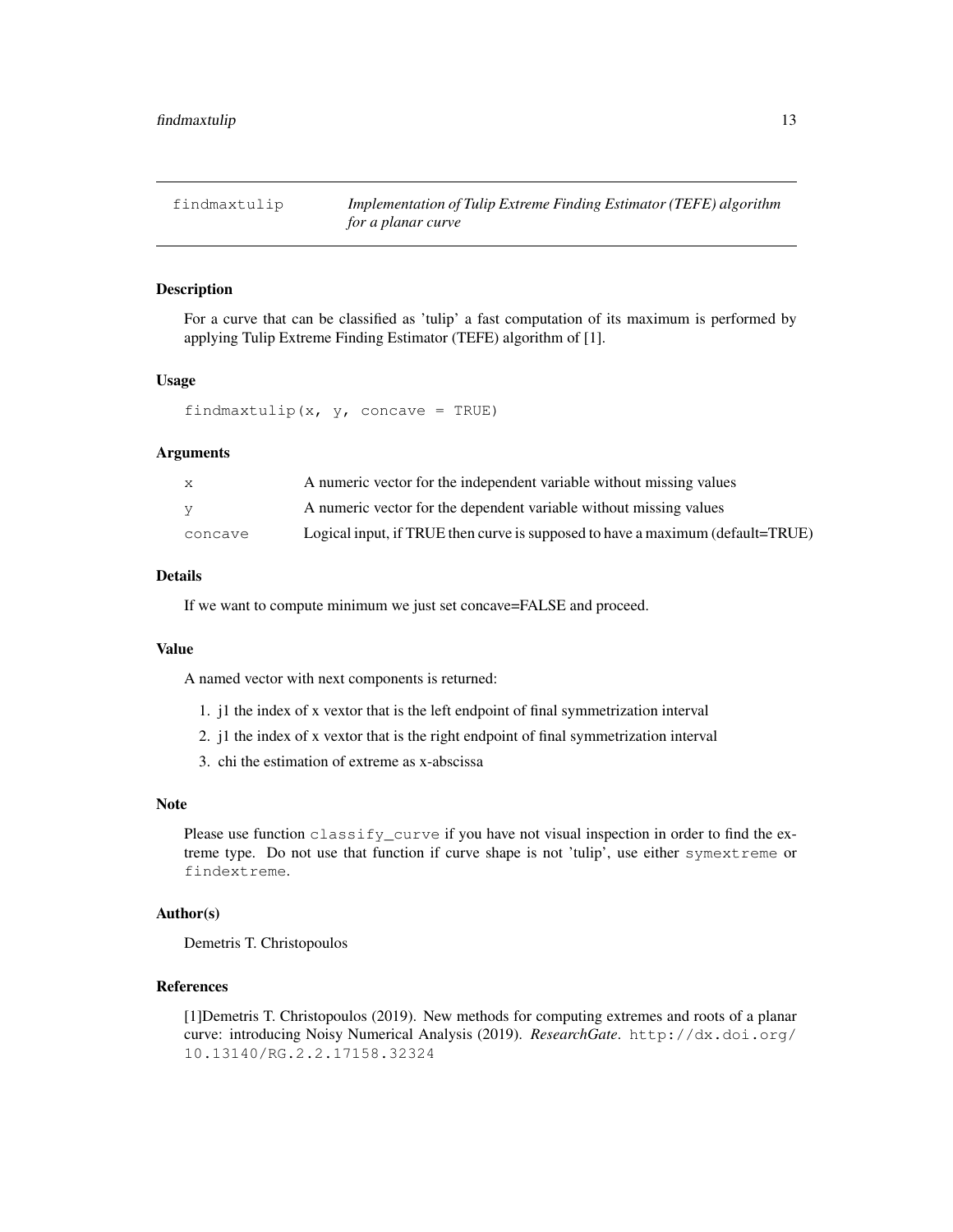### See Also

classify\_curve, symextreme, findmaxbell, findextreme

#### Examples

```
#
f=function(x){100-(x-5)^2}x=seq(0,12,by=0.01);y=f(x)
plot(x,y,pch=19,cex=0.5)
cc=classify_curve(x,y)
cc$shapetype
## 1] "tulip"
a<-findmaxtulip(x,y)
a
## j1 j2 chi
## 1 1001 5
abline(v=a['chi'])
abline(v=x[a[1:2]], lty=2); abline(h=y[a[1:2]], lty=2)
points(x[a[1]:a[2]],y[a[1]:a[2]],pch=19,cex=0.5,col='blue')
#
## Same curve with noise from U(-1.5,1.5)
set.seed(2019-07-26);r=1.5; y=f(x)+runit(length(x),-r,r)plot(x,y,pch=19,cex=0.5)
cc=classify_curve(x,y)
cc$shapetype
## 1] "tulip"
plot(x,y,pch=19,cex=0.5)
a<-findmaxtulip(x,y)
a
## j1 j2 chi
## 1.000 1002.000 5.005
abline(v=a['chi'])
abline(v=x[a[1:2]], lty=2);abline(h=y[a[1:2]], lty=2)
points(x[a[1]:a[2]],y[a[1]:a[2]],pch=19,cex=0.5,col='blue')
#
```
findroot *Find the root for a planar curve byn using Integration Root Finding Estimator (IEFE) algorithm*

### Description

Given a noisy or not planar curve as a set of discrete  $\{(x_i, y_i), i = 1, 2, \dots n\}$  points we use Integration Root Finding Estimator (IRFE) algorithm as it is described at [1] in ordfer to find the root of it.

### Usage

```
findroot(x, y, parallel = FALSE, silent = TRUE, tryfast = FALSE)
```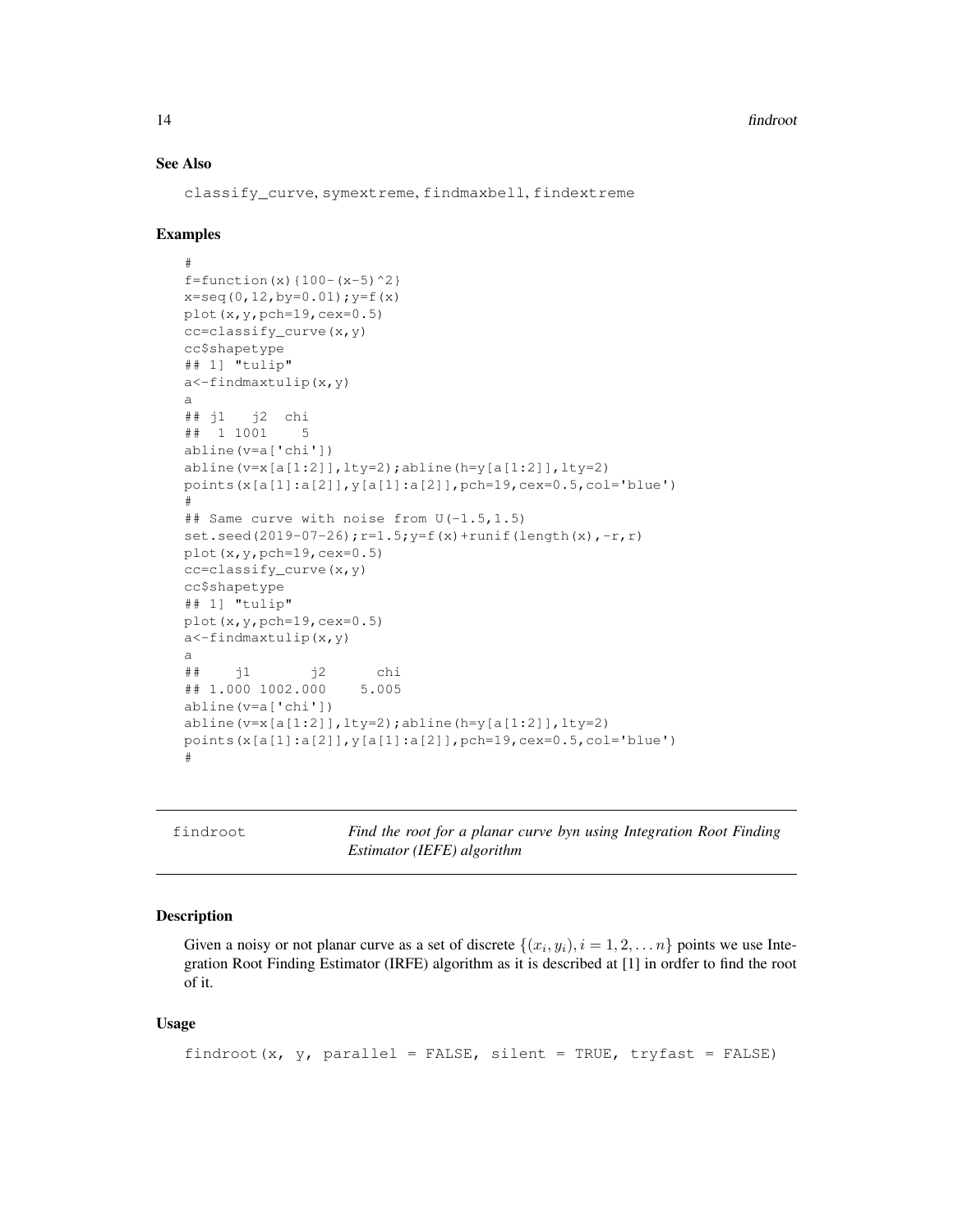#### findroot 15

#### Arguments

| $\mathbf{x}$ | A numeric vector for the independent variable without missing values                                           |
|--------------|----------------------------------------------------------------------------------------------------------------|
| V            | A numeric vector for the dependent variable without missing values                                             |
| parallel     | Logical input, if TRUE then parallel processing will be used (default=FALSE)                                   |
| silent       | Logical input, if TRUE then no details will be printed out during code execution<br>(default=TRUE)             |
| tryfast      | Logical input, if TRUE then instead 'BEDE' will be used from IEFE algorithm<br>instead of BESE (default=FALSE) |

#### Details

The parallel=TRUE otpion must be used if length $(x)$ >20000. The tryfast=TRUE can be used for big data sets, but BEDE is not so accuracy as BESE, so use it with caution.

### Value

A named vector with next components is returned:

- 1. x1 the left endpoint of the final interval of BESE or BEDE iterations
- 2. x2 the right endpoint of the final interval of BESE or BEDE iterations
- 3. chi the estimation of extreme as x-abscissa
- 4. chi the estimation of extreme as y-abscissa taken from the interpolation polynomial of 2nd degree for the data points  $(x1,y1)$ ,  $(x2,y2)$ , (chi,ychi)

#### Note

The 'yvalue' at output vector is an interpolation approxiamtion for the y-value of unknown function at its extreme point 'chi' and does not mean that it will be certainly accurate. Thta is the truth if underlying function can be well approximated by low order polynomials.

### Author(s)

Demetris T. Christopoulos

### References

[1]Demetris T. Christopoulos (2019). New methods for computing extremes and roots of a planar curve: introducing Noisy Numerical Analysis (2019). *ResearchGate*. http://dx.doi.org/ 10.13140/RG.2.2.17158.32324

### See Also

scan\_curve, scan\_noisy\_curve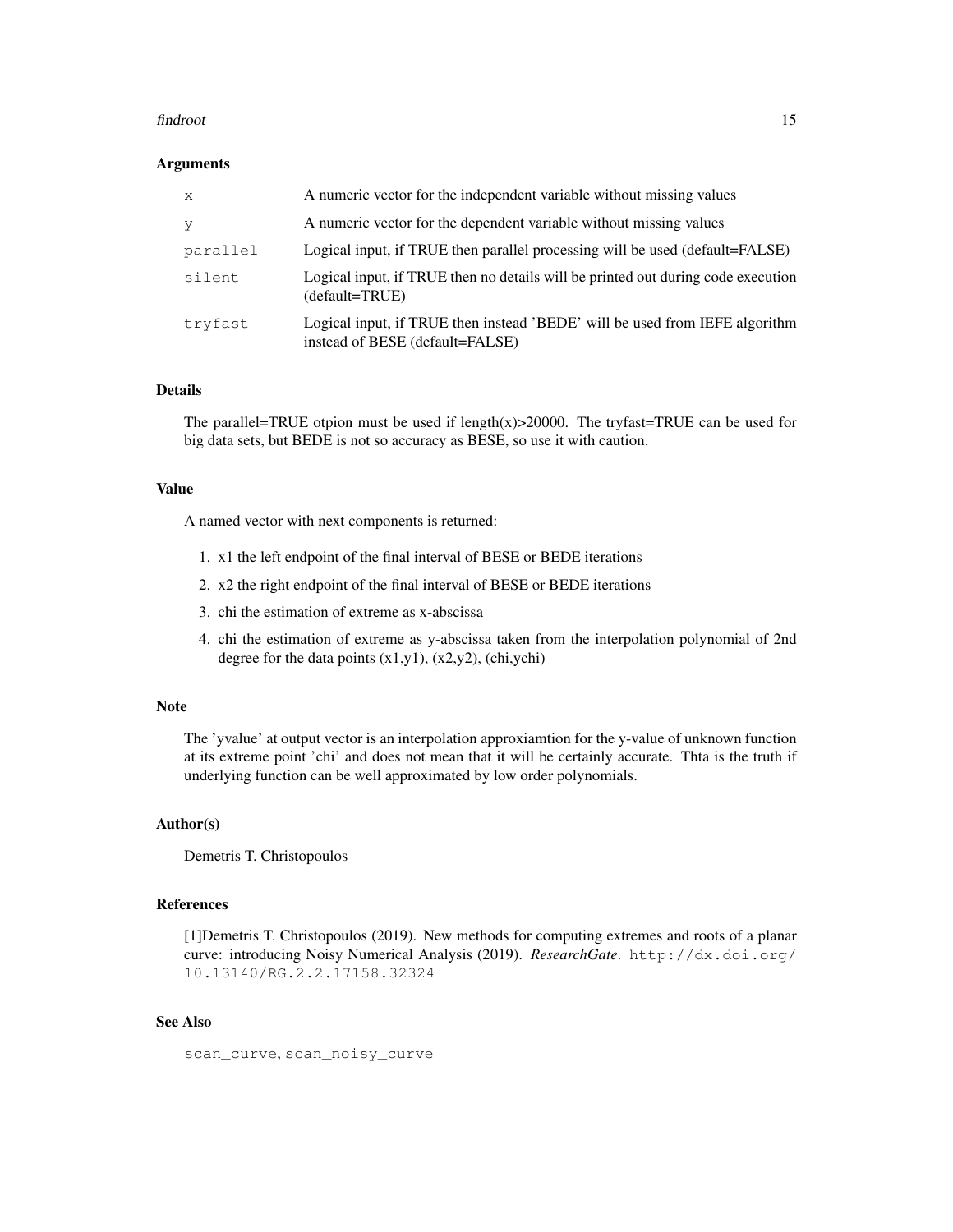### Examples

```
#
## Legendre polynomial 5th order
f=function(x){(63/8)*x^5-(35/4)*x^3+(15/8)*x}
x=seq(0.2,0.8,0.001);y=f(x);ya=abs(y)
plot(x,y,pch=19,cex=0.5,ylim=c(min(y),max(ya)))
abline(h=0);
lines(x,ya,lwd=4,col='blue')
rt=findroot(x,y)
rt
## x1 x2 chi yvalue
## 5.370000e-01 5.400000e-01 5.385000e-01 -7.442574e-05
abline(v=rt['chi'])
abline(v=rt[1:2],lty=2);abline(h=rt['yvalue'],lty=2)
points(rt[3],rt[4],pch=17,col='blue',cex=2)
#
## Same curve but with noise from U(-0.5,0.5)
#
set.seed(2019-07-24); r=0.05; y=f(x)+runif(length(x),-r,r)
ya=abs(y)
plot(x,y,pch=19,cex=0.5,ylim=c(min(y),max(ya)))
abline(h=0)
points(x,ya,pch=19,cex=0.5,col='blue')
rt=findroot(x,y)
rt
## x1 x2 chi yvalue
## 0.53400000 0.53700000 0.53550000 -0.01762159
abline(v=rt['chi'])
abline(v=rt[1:2],lty=2);abline(h=rt['yvalue'],lty=2)
points(rt[3],rt[4],pch=17,col='blue',cex=2)
#
```
inflexi *Function to Find the Inflection Point of a Planar Curve*

#### Description

It takes as input the x, y numeric vectors, the indices for the range to be searched plus some other options and finds the inflection point for that interval, while it plots data, Taylor polynomial and and the computed  $|a_2|$  coefficients.

### Usage

```
inflexi(x, y, i1, i2, nt, alpha = 5, xlb = "x", ylb = "y", xnd = 3, ynd = 3,
plots = TRUE, plotpdf = FALSE, doparallel=FALSE)
```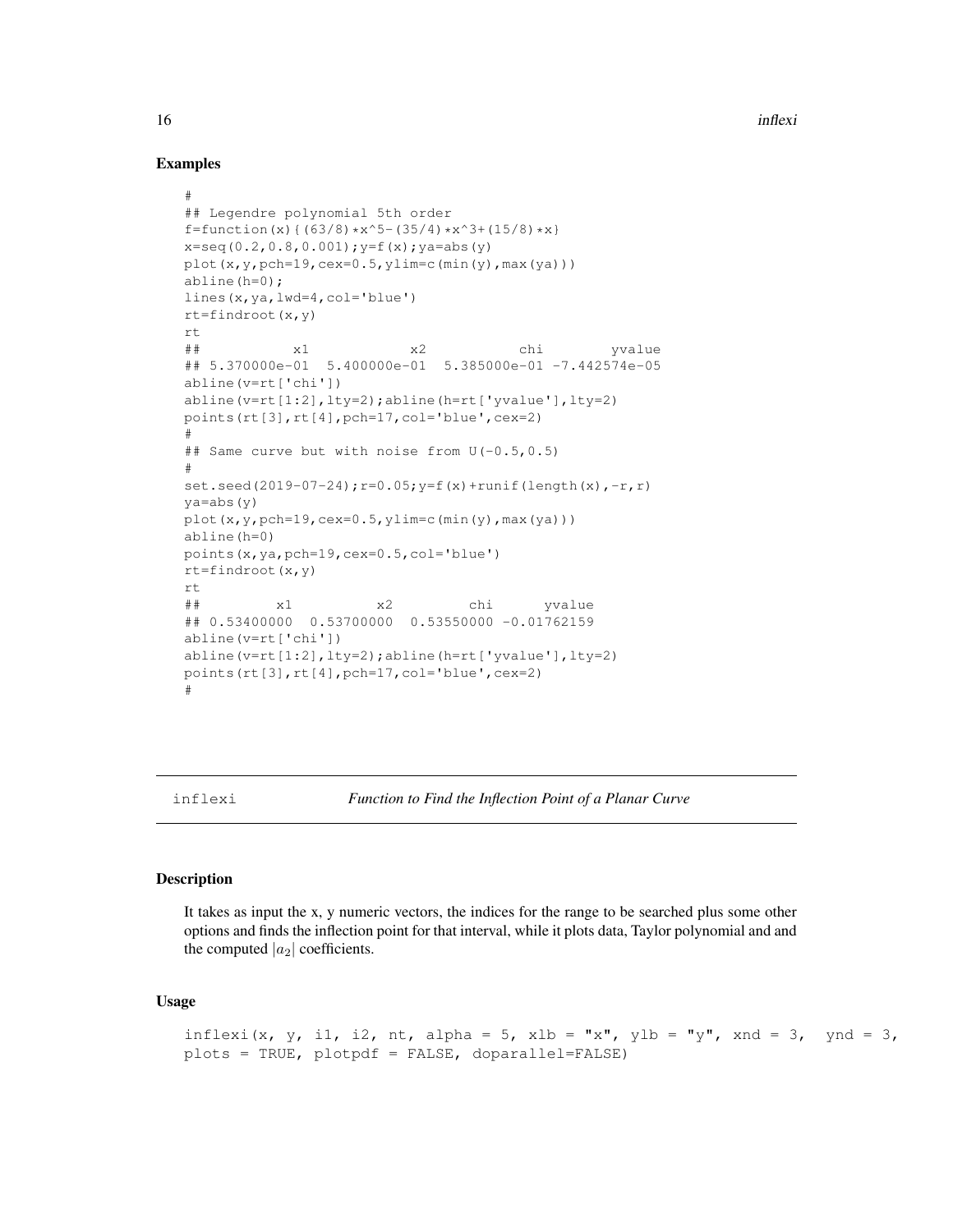#### inflexi and the contract of the contract of the contract of the contract of the contract of the contract of the contract of the contract of the contract of the contract of the contract of the contract of the contract of th

### Arguments

| X          | A numeric vector for the independent variable                                                                                         |
|------------|---------------------------------------------------------------------------------------------------------------------------------------|
| У          | A numeric vector for the dependent variable                                                                                           |
| $\pm 1$    | The first index for choosing a specific interval $[a, b] = [x_{i1}, x_{i2}]$                                                          |
| i2         | The second index for choosing a specific interval $[a, b] = [x_{i1}, x_{i2}]$                                                         |
| nt         | The degree of the Taylor polynomial that will be fitted to the data                                                                   |
| alpha      | The level of statistical significance for the confidence intervals of coefficients<br>$a_0, a_1, , a_{nt-1}$ (default value = 5)      |
| xlb        | A label for the x-variable (default value $=$ "x")                                                                                    |
| ylb        | A label for the y-variable (default value $=$ "y")                                                                                    |
| xnd        | The number of digits for plotting the x-axis (default value $= 3$ )                                                                   |
| ynd        | The number of digits for plotting the y-axis (default value $= 3$ )                                                                   |
| plots      | If plots=TRUE then a plot is created on default monitor (default value $=$ TRUE)                                                      |
| plotpdf    | If plotpdf=TRUE then a pdf plot is created and stored on working directory<br>$(detault value = FALSE)$                               |
| doparallel | If doparallel=TRUE then parallel computing is applied, based on the available<br>workers of current machine (default value $=$ FALSE) |

### Details

The point  $x_i$  which makes the relevant  $|a_2|$  minimum is the estimation for the function's inflection point at the interval  $[x_{i1}, x_{i2}]$ .

### Value

It returns an environment with two components:

| an    | a matrix with 3 columns: lower, upper bound of confidence interval and middle<br>value for each coefficient an |
|-------|----------------------------------------------------------------------------------------------------------------|
| fextr | a list with 2 members: the position i and the value of the estimated inflection<br>point $\rho = x_i$          |

### Warnings

When you are using RStudio it is necessary to leave enough space for the plot window in order for the plots to appear normally. The data should come from a function at least  $C^{(2)}$  in order to be able to find an inflection point, if exists.

### Author(s)

Demetris T. Christopoulos

### References

Demetris T. Christopoulos (2014). Roots, extrema and inflection points by using a proper Taylor regression procedure. *SSRN*. https://dx.doi.org/10.2139/ssrn.2521403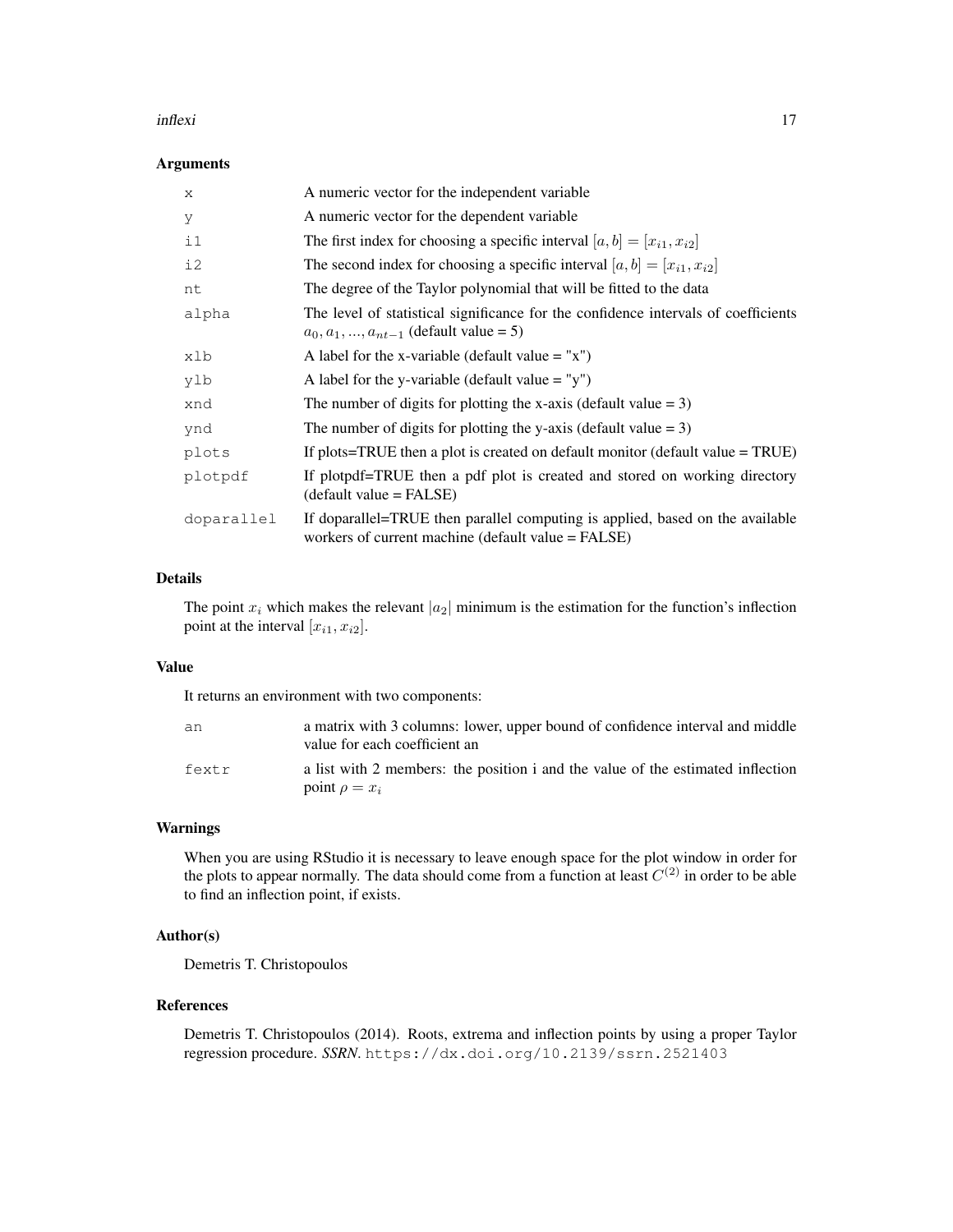18 rootexinf

### Examples

```
#Load data:
#
data(xydat)
#
#Extract x and y variables:
#
x=xydat$x;y=xydat$y
#
#Find inflection point, plot results, print Taylor coefficients and rho estimation:
#
d<-inflexi(x,y,1,length(x),5,5,plots=TRUE);d$an;d$finfl;
#
#Find multiple inflection points.
#Let's create some data:
#
f=function(x){3*cos(x-5)};xa=0.;xb=9;
set.seed(12345);x=sort(runit(101,xa,xb));r=0.1;y=f(x)+2*x*(runif(lenqth(x))-0.5);plot(x,y)#
#The first inflection point is
d1<-inflexi(x,y,20,50,5,5,plots=TRUE);d1$an;d1$finfl;
# 2.5 % 97.5 % an
# a0 0.1483905 0.2377617 0.193076089
# a1 2.9024852 3.0936024 2.998043835
# a2 -0.2053120 0.2220390 0.008363525
# a3 -0.5845597 -0.3426017 -0.463580702
# a4 -0.2431038 0.1136244 -0.064739689
# a5 -0.0893246 0.0687848 -0.010269897
# [1] 19.000000 3.493296
#Compare it with the actual rho_1=3.429203673
#
#The second inflection point is
# d2<-inflexi(x,y,50,length(x),5,5,plots=TRUE);d2$an;d2$finfl;
# 2.5 % 97.5 % an
# a0 -0.000875677 0.057156356 0.0281403394
# a1 -3.058363342 -2.942026810 -3.0001950762
# a2 -0.056224101 0.044135857 -0.0060441222
# a3 0.433135897 0.528446241 0.4807910691
# a4 -0.011774733 0.012002414 0.0001138404
# a5 -0.026899286 -0.009520899 -0.0182100925
# [1] 23.000000 6.567948
#You have to compare it with the actual value of rho_2=6.570796327
```
rootexinf *Function to Find the Root, Extreme and Inflection of a Planar Curve*

### **Description**

It takes as input the x, y numeric vectors, the indices for the range to be searched plus some other options and finds the root, extreme and inflection for that interval, while it plots data, Taylor polynomial and and the computed  $|a_0|, |a_1|, |a_2|$  coefficients.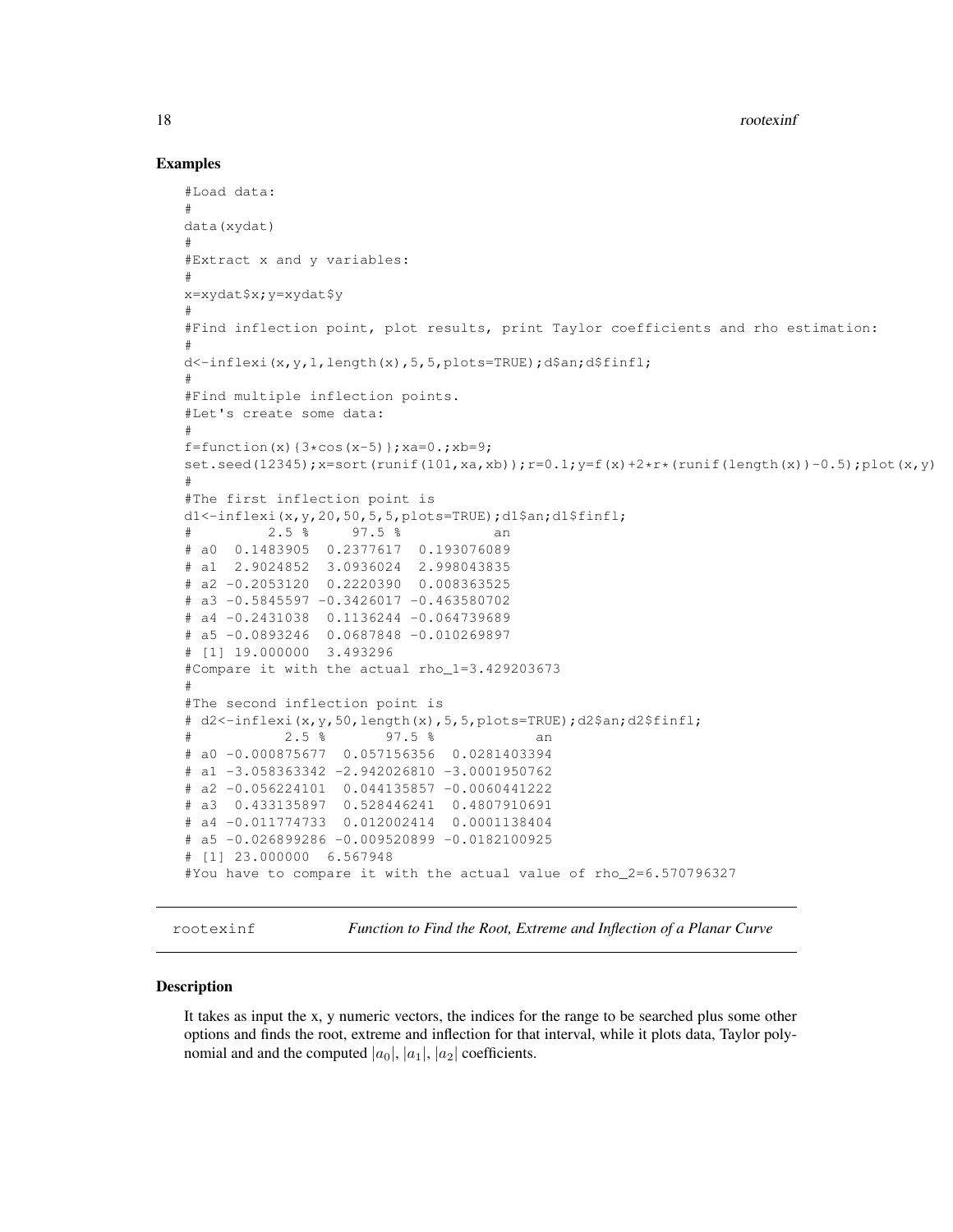#### rootexinf and the state of the state of the state of the state of the state of the state of the state of the state of the state of the state of the state of the state of the state of the state of the state of the state of

### Usage

```
rootexinf(x, y, i1, i2, nt, alpha = 5, xlb = "x", ylb = "y", xnd = 3, ynd = 3,
plots = TRUE, plotpdf = FALSE, doparallel=FALSE)
```
### Arguments

| $\mathbf{x}$ | A numeric vector for the independent variable                                                                                       |
|--------------|-------------------------------------------------------------------------------------------------------------------------------------|
| У            | A numeric vector for the dependent variable                                                                                         |
| $\pm 1$      | The first index for choosing a specific interval $[a, b] = [x_{i1}, x_{i2}]$                                                        |
| i2           | The second index for choosing a specific interval $[a, b] = [x_{i1}, x_{i2}]$                                                       |
| nt           | The degree of the Taylor polynomial that will be fitted to the data                                                                 |
| alpha        | The level of statistical significance for the confidence intervals of coefficients<br>$a_0, a_1, , a_{nt-1}$ (default value = 5)    |
| xlb          | A label for the x-variable (default value $=$ "x")                                                                                  |
| ylb          | A label for the y-variable (default value $=$ "y")                                                                                  |
| xnd          | The number of digits for plotting the x-axis (default value $= 3$ )                                                                 |
| ynd          | The number of digits for plotting the y-axis (default value $= 3$ )                                                                 |
| plots        | If plots=TRUE then a plot is created on default monitor (default value $=$ TRUE)                                                    |
| plotpdf      | If plotpdf=TRUE then a pdf plot is created and stored on working directory<br>$(detault value = FALSE)$                             |
| doparallel   | If doparallel=TRUE then parallel computing is applied, based on the available<br>workers of current machine (default value = FALSE) |

### Details

The points  $x_i$  that make the relevant  $|a_0|, |a_1|, |a_2|$  minimum are the estimations for the function's root, etreme and inflection point at the interval  $[x_{i1}, x_{i2}]$ .

### Value

It returns an environment with four components:

| an <sub>0</sub> | a matrix with 3 columns: lower, upper bound of confidence interval and middle<br>value for each coefficient a_n at the best choice in root searching       |
|-----------------|------------------------------------------------------------------------------------------------------------------------------------------------------------|
| an1             | a matrix with 3 columns: lower, upper bound of confidence interval and middle<br>value for each coefficient a_n at the best choice in extreme searching    |
| an2             | a matrix with 3 columns: lower, upper bound of confidence interval and middle<br>value for each coefficient a_n at the best choice in inflection searching |
| frexinf         | a 3 x 3 matrix: for each row (root, extreme, inflection) the position i and the<br>value of the estimated root, extreme and inflection $\rho = x_i$        |

### Warnings

When you are using RStudio it is necessary to leave enough space for the plot window in order for the plots to appear normally. The data should come from a function at least  $C^{(2)}$  in order to find the root, extreme and inflection point, provided those points exist.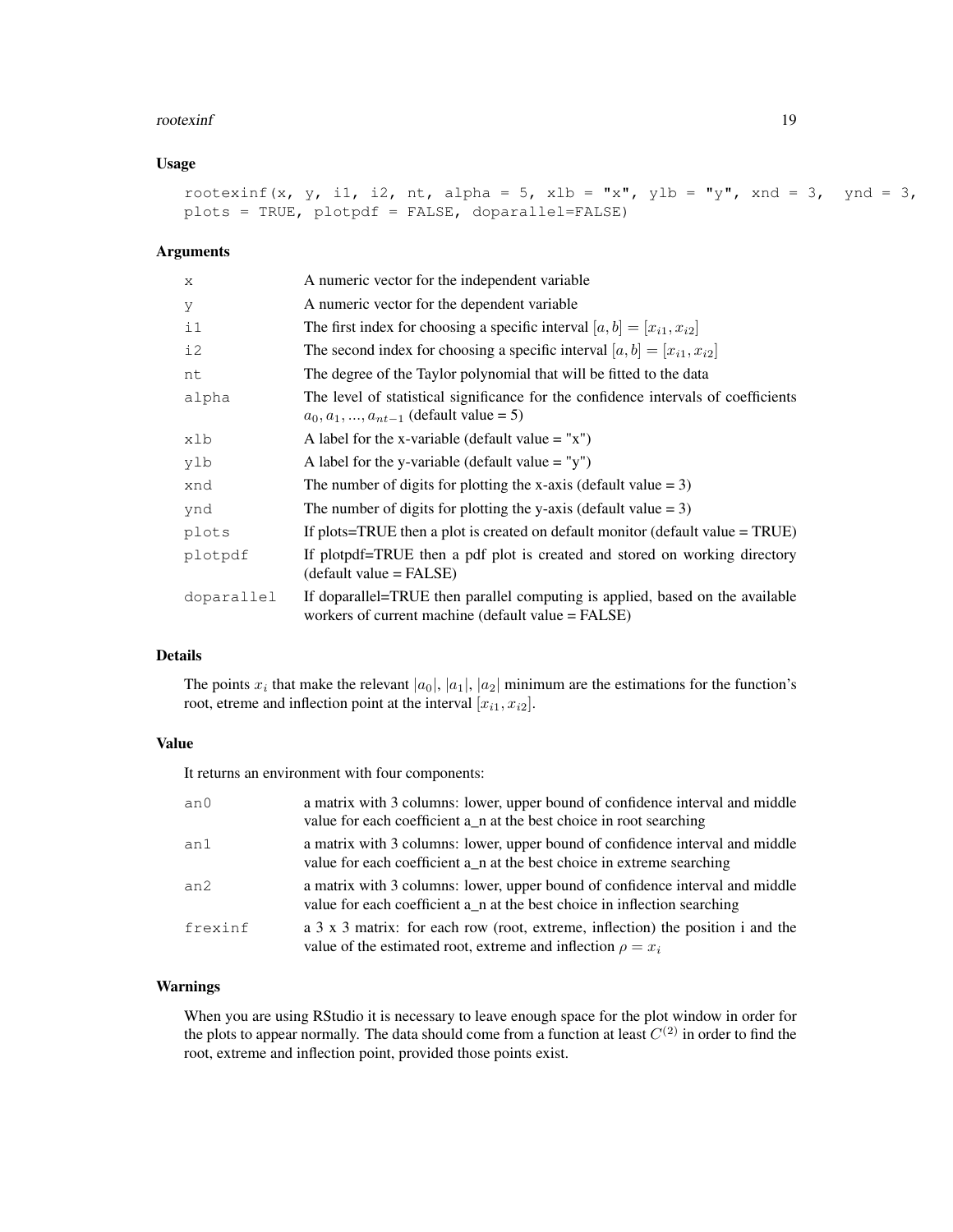20 rootexinf

### Author(s)

Demetris T. Christopoulos

### References

Demetris T. Christopoulos (2014). Roots, extrema and inflection points by using a proper Taylor regression procedure. *SSRN*. https://dx.doi.org/10.2139/ssrn.2521403

```
#Load data:
#Let's create some data:
f=function(x)\{3*cos(x-5)+1.5\}; xa=1.; xb=5;
set.seed(12345); x=sort(runif(5001, xa, xb));
r=0.1; y=f(x)+2*r*(runif(lenqth(x))-0.5); plot(x,y); abline(h=0)
#a<-rootexinf(x,y,1,length(x),5,plotpdf = TRUE,doparallel = TRUE);a$an0;a$an1;a$an2;a$frexin
# Available workers are 12
# Time difference of 13.02153 secs
# File 'root_extreme_inflection_plot.pdf' has been created
# 2.5 % 97.5 % an0
# a0 -0.004165735 0.001838624 -0.001163555
# a1 2.588990973 2.600915136 2.594953055
# a2 0.731456294 0.741262772 0.736359533
# a3 -0.435591038 -0.423837041 -0.429714040
# a4 -0.052926049 -0.050039975 -0.051483012
# a5 0.017915715 0.020538155 0.019226935
           2.5 % 97.5 % an1
# a0 -1.507117843 -1.500375848 -1.5037468451
# a1 -0.008343275 0.007916087 -0.0002135941
# a2 1.519432687 1.534103788 1.5267682378
# a3 -0.017663080 0.007780728 -0.0049411760
# a4 -0.159461025 -0.144303367 -0.1518821962
# a5 0.017915715 0.020538155 0.0192269354
           2.5 % 97.5 % an2
# a0 1.503394727 1.509925166 1.5066599466
# a1 2.985374546 2.995259021 2.9903167834
# a2 -0.009041165 0.005898692 -0.0015712367
# a3 -0.489107253 -0.480579585 -0.4848434187
# a4 -0.003885327 0.002364758 -0.0007602842
# a5 0.017915715 0.020538155 0.0192269354
# index value
# root 2364 2.903791
# extreme 1057 1.859431
# inflection 3038 3.431413
# You have to compare with the exact values
# root=2.905604898
# extreme=1.858407346
# inflection=3.429203673
```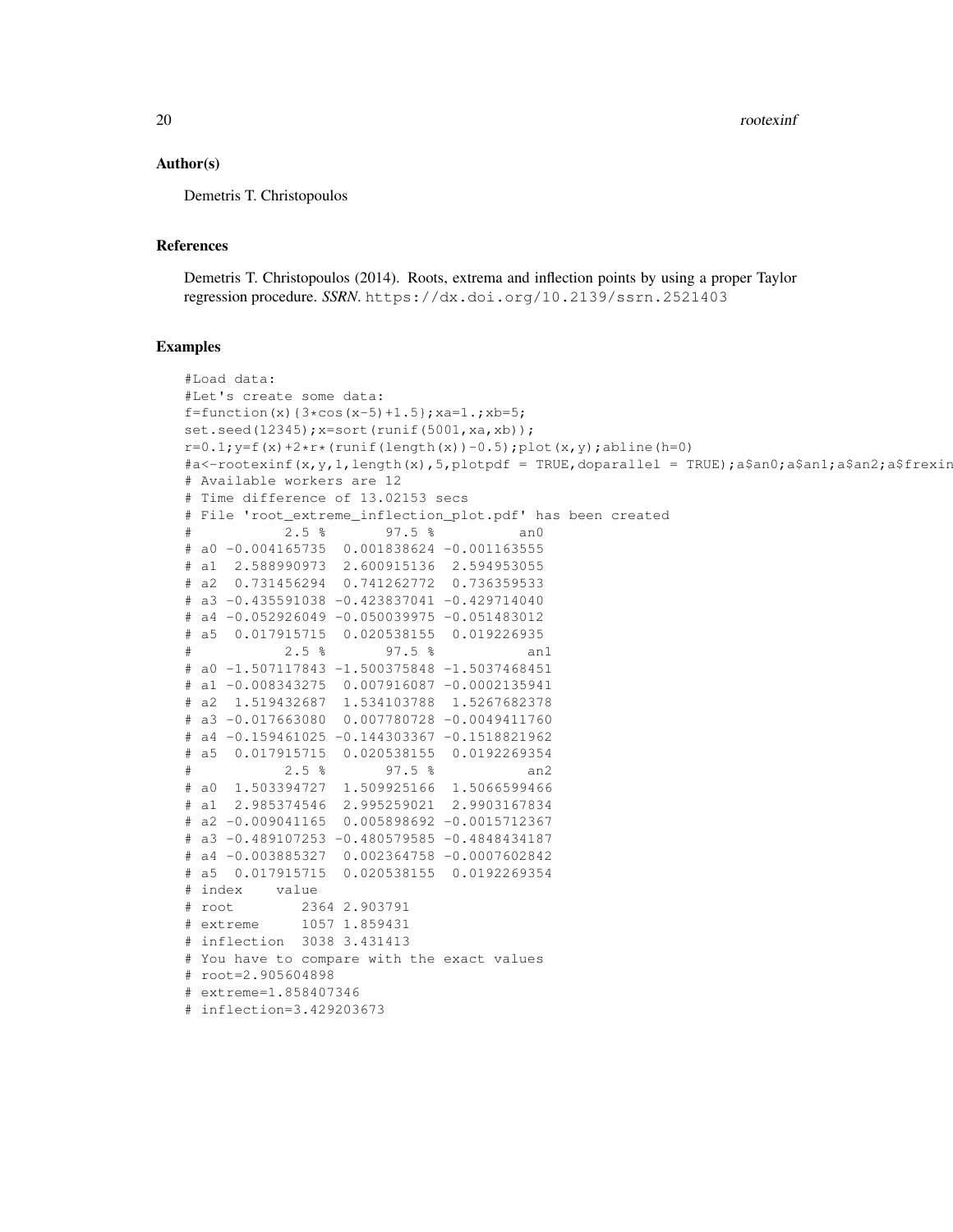### Description

It takes as input the x, y numeric vectors, the indices for the range to be searched plus some other options and finds the root for that interval, while it plots data, Taylor polynomial and and the computed  $|a_0|$  coefficients.

### Usage

```
rootxi(x, y, i1, i2, nt, alpha = 5, xlb = "x", ylb = "y", xnd = 3, ynd = 3,
plots = TRUE, plotpdf = FALSE, doparallel=FALSE)
```
### Arguments

| X          | A numeric vector for the independent variable                                                                                       |
|------------|-------------------------------------------------------------------------------------------------------------------------------------|
| У          | A numeric vector for the dependent variable                                                                                         |
| $\pm 1$    | The first index for choosing a specific interval $[a, b] = [x_{i1}, x_{i2}]$                                                        |
| i2         | The second index for choosing a specific interval $[a, b] = [x_{i1}, x_{i2}]$                                                       |
| nt         | The degree of the Taylor polynomial that will be fitted to the data                                                                 |
| alpha      | The level of statistical significance for the confidence intervals of coefficients<br>$a_0, a_1, , a_{nt-1}$ (default value = 5)    |
| xlb        | A label for the x-variable (default value $=$ "x")                                                                                  |
| ylb        | A label for the y-variable (default value = "y")                                                                                    |
| xnd        | The number of digits for plotting the x-axis (default value $= 3$ )                                                                 |
| ynd        | The number of digits for plotting the y-axis (default value $= 3$ )                                                                 |
| plots      | If plots=TRUE then a plot is created on default monitor (default value $= TRUE$ )                                                   |
| plotpdf    | If plotpdf=TRUE then a pdf plot is created and stored on working directory<br>$(detault value = FALSE)$                             |
| doparallel | If doparallel=TRUE then parallel computing is applied, based on the available<br>workers of current machine (default value = FALSE) |

### Details

The point  $x_i$  which makes the relevant  $|a_0|$  minimum is the estimation for the function's root at the interval  $[x_{i1}, x_{i2}]$ .

### Value

It returns an environment with two components:

| an     | a matrix with 3 columns: lower, upper bound of confidence interval and middle<br>value for each coefficient a n |
|--------|-----------------------------------------------------------------------------------------------------------------|
|        |                                                                                                                 |
| froot. | a list with 2 members: the position i and the value of the estimated root $\rho = x_i$                          |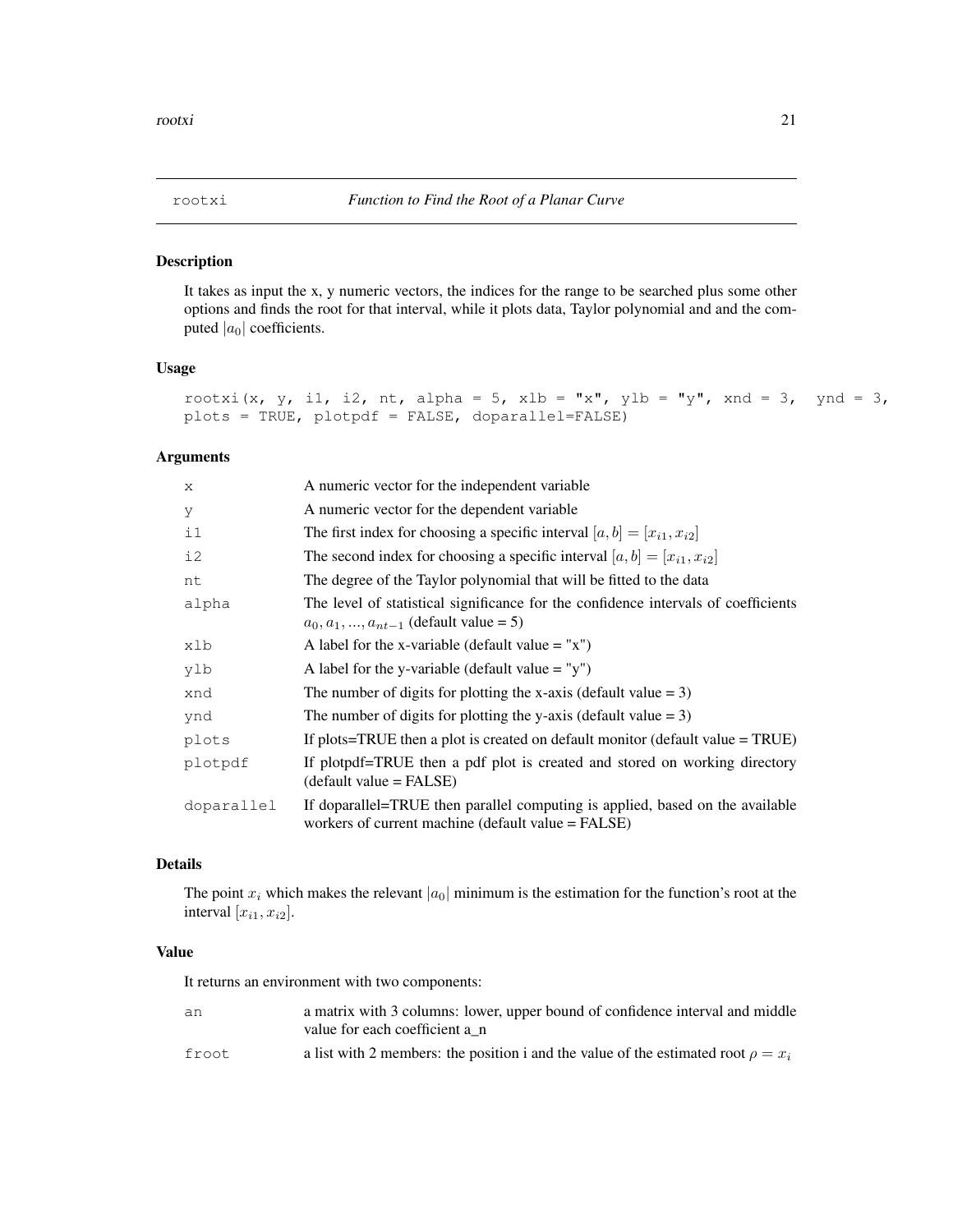### Warnings

When you are using RStudio it is necessary to leave enough space for the plot window in order for the plots to appear normally. The data should come from a function at least  $C^{(0)}$  in order to find the root, provided that such a root exists.

#### Author(s)

Demetris T. Christopoulos

### References

Demetris T. Christopoulos (2014). Roots, extrema and inflection points by using a proper Taylor regression procedure. *SSRN*. https://dx.doi.org/10.2139/ssrn.2521403

```
#Load data:
#
data(xydat)
#
#Extract x and y variables:
#
x=xydat$x;y=xydat$y
#
#Find root, plot results, print Taylor coefficients and rho estimation:
#
b<-rootxi(x,y,1,length(x),5,5,plots=TRUE);b$an;b$froot;
#
#Find multiple roots.
#Let's create some data:
#
f=function(x){3*cos(x-5)}; xa=0.; xb=9;
set.seed(12345);x=sort(runit(101,xa,xb));r=0.1;y=f(x)+2*x*(runif(lenqth(x))-0.5);plot(x,y)#
#The first root is
#
b1<-rootxi(x,y,1,20,5,5,plots=TRUE);b1$an;b1$froot;
# 2.5 % 97.5 % an
# a0 -0.09380972 0.03295954 -0.03042509
# a1 -3.63025679 -2.89908741 -3.26467210# a2 -0.90435090 0.80658742 -0.04888174
# a3 -1.27911360 6.88168053 2.80128346
# a4 -8.77763032 2.51983279 -3.12889877
# a5 -1.10798564 3.38419904 1.13810670
# [1] 5.0000000 0.3108189
#Compare it with the actual rho_1=0.2876110196
#
#The second root is
#
b2<-rootxi(x,y,20,50,5,5,plots=TRUE);b2$an;b2$froot;
# 2.5 % 97.5 % an
# a0 0.1483905 0.2377617 0.193076089
```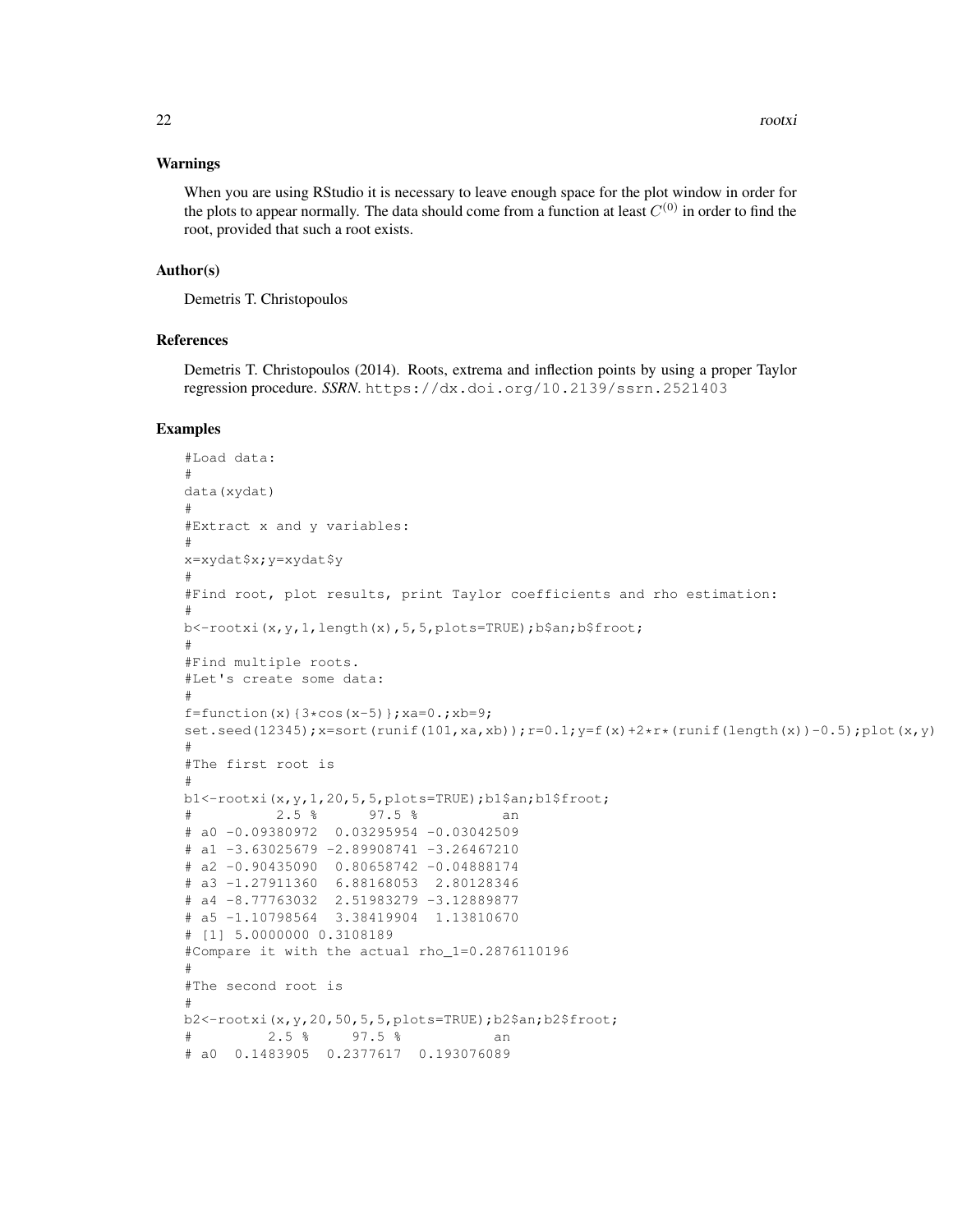### scan\_curve 23

```
# a1 2.9024852 3.0936024 2.998043835
# a2 -0.2053120 0.2220390 0.008363525
# a3 -0.5845597 -0.3426017 -0.463580702
# a4 -0.2431038 0.1136244 -0.064739689
# a5 -0.0893246 0.0687848 -0.010269897
# [1] 19.000000 3.493296
#You have to compare it with the actual value of rho_2=3.429203673
#
#Finally the third root is
b3<-rootxi(x,y,50,90,5,5,plots=TRUE);b3$an;b3$froot;
# 2.5 % 97.5 % an
# a0 -0.002269152 0.058784414 0.0282576308
# a1 -3.090980046 -2.938875341 -3.0149276930
# a2 -0.089893659 0.075094637 -0.0073995112
# a3 0.403040978 0.591836654 0.4974388159
# a4 -0.035442477 0.037165754 0.0008616385
# a5 -0.048414145 0.005815106 -0.0212995192
# [1] 23.000000 6.567948
#You have to compare it with the actual value of rho_3=6.570796327
```
scan\_curve *Finds roots, extrema and inflections for a planar not noisy curve*

#### **Description**

Given a not noisy planar curve as a set of discrete  $\{(x_i, y_i), i = 1, 2, \ldots n\}$  points we use Integration Root Finding Estimator (IRFE), Integration Extreme Finding Estimator (IEFE) and BESE in order to find all roots and the enclosed between them extrema and inflction points. Estimators are defined and described at [1] and [2], [3].

### Usage

```
scan_curve(x, y, findroots = TRUE, findextremes = TRUE,
  findinflections = TRUE, silent = FALSE, plots = TRUE)
```
#### Arguments

| X               | A numeric vector for the independent variable without missing values                                        |
|-----------------|-------------------------------------------------------------------------------------------------------------|
| V               | A numeric vector for the dependent variable without missing values                                          |
| findroots       | Logical input, if TRUE then find all existing roots (default=TRUE)                                          |
|                 | findextremes Logical input, if TRUE then find all existing extrema between the found roots                  |
|                 | (default=TRUE)                                                                                              |
| findinflections |                                                                                                             |
|                 | Logical input, if TRUE then find all existing inflection points between the found<br>roots (default=TRUE)   |
| silent          | Logical input, if TRUE then no details will be printed out during code execution<br>(default=TRUE)          |
| plots           | Logical input, if TRUE then a plot with all roots, extrema and infletions will be<br>created (default=TRUE) |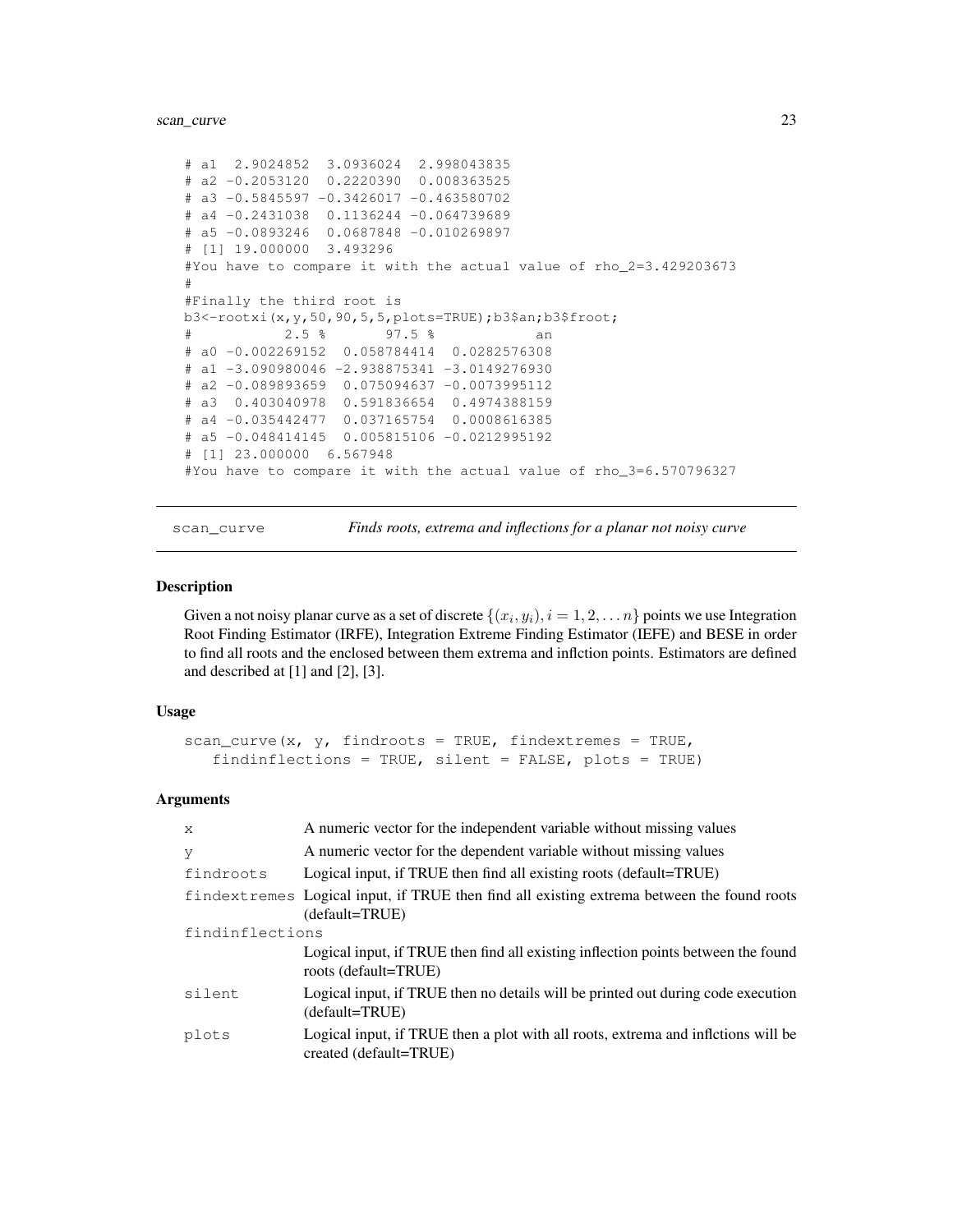### Details

The function first makes a study for the curve based on the interval classification done by absolute y-values. Then it uses an extensive if-else environment in order to cover all possible cases without error breaks.

### Value

A list with next memebers is returned:

- 1. study a data frame with all intervals that curve can be divided and next columns:
	- x the root estimation taken from absolute value
	- y the y-value for root estimation x
	- y the absolute y-value for root estimation x
	- zero if TRUE, then all values of transformed yi's are zero for current interval
	- dif monotonicty index, if it is  $+1$  (-1) then curve is increasing (decreasing)at root x
	- ja the index of x vector for the left endpoint of current interval
	- jb the index of x vector for the right endpoint of current interval
	- root\_monotonicity monotonicty characterization for current root x
	- extremity extremity characterization for current interval
	- sigmoidicity sigmoidicity characterization for current interval
- 2. roots a data frame with all roots and next columns:
	- x1 the left endpoint of the final interval of BESE iterations
	- x2 the right endpoint of the final interval of BESE iterations
	- chi the estimation of root as x-abscissa
	- chi the estimation of root as y-abscissa taken from the interpolation polynomial of 2nd degree for the data points  $(x1,y1)$ ,  $(x2,y2)$ ,  $(\text{chi},\text{ychi})$
- 3. extremes a data frame with all extremes between roots and next columns:
	- x1 the left endpoint of the final interval of BESE iterations
	- x2 the right endpoint of the final interval of BESE iterations
	- chi the estimation of extreme as x-abscissa
	- chi the estimation of extreme as y-abscissa taken from the interpolation polynomial of 2nd degree for the data points (x1,y1), (x2,y2), (chi,ychi)
- 4. inflections a data frame with all inflections between roots and next columns:
	- x1 the left endpoint of the final interval of BESE iterations
	- x2 the right endpoint of the final interval of BESE iterations
	- chi the estimation of inflection as x-abscissa
	- chi the estimation of inflection as y-abscissa taken from the interpolation polynomial of 2nd degree for the data points  $(x1,y1)$ ,  $(x2,y2)$ ,  $\frac{1}{2}$ ,  $\frac{1}{2}$

#### Note

A heuristic is first used for determination of noise: if curve is classified as a noisy one, then only 'study' and a rough plot are available.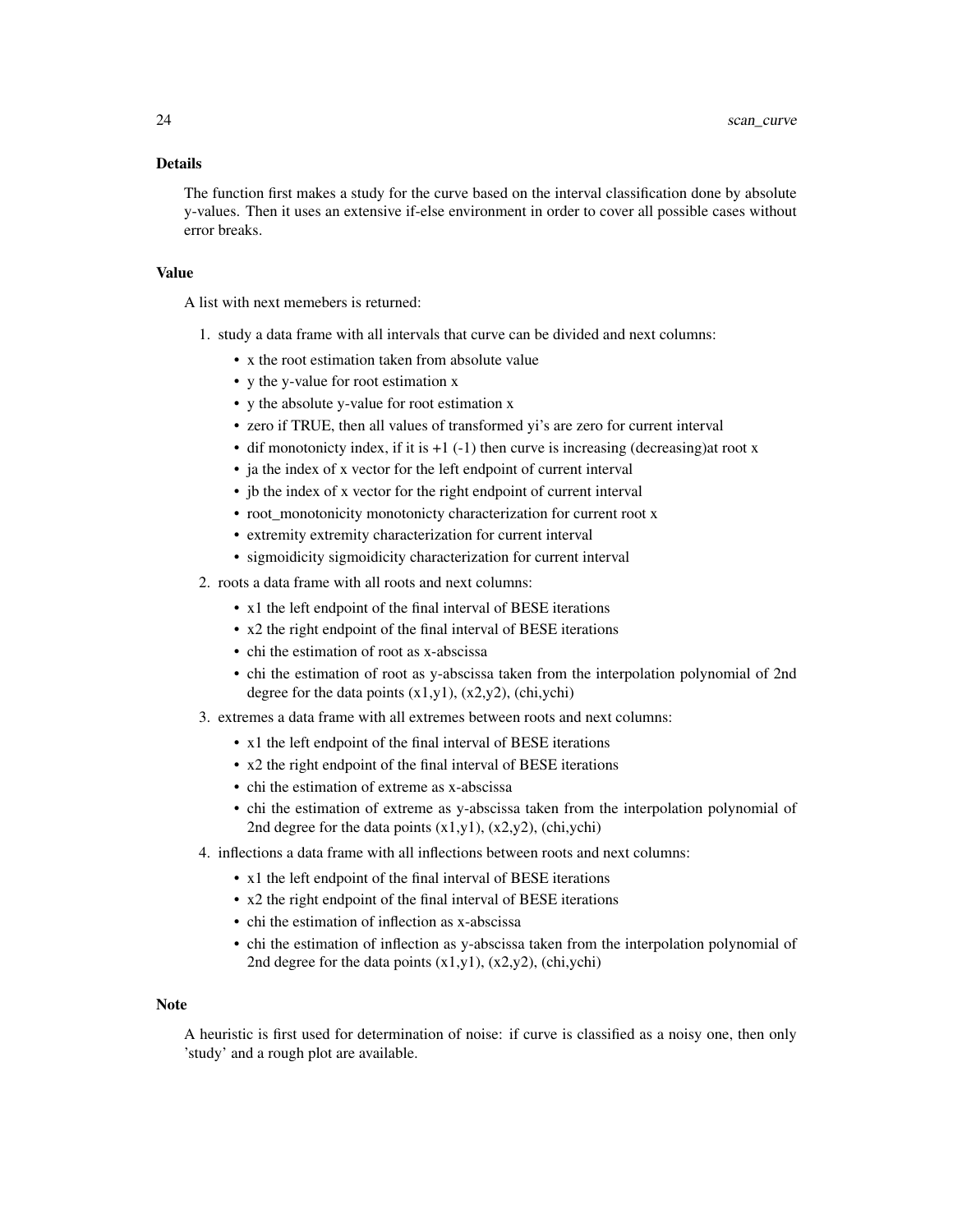scan\_curve 25

#### Author(s)

Demetris T. Christopoulos

### References

[1]Demetris T. Christopoulos (2019). New methods for computing extremes and roots of a planar curve: introducing Noisy Numerical Analysis (2019). *ResearchGate*. http://dx.doi.org/ 10.13140/RG.2.2.17158.32324

[2]Demetris T. Christopoulos (2014). Developing methods for identifying the inflection point of a convex/concave curve. arXiv:1206.5478v2 [math.NA]. https://arxiv.org/pdf/1206. 5478v2.pdf

[3]Demetris T. Christopoulos (2016). On the efficient identification of an inflection point.International Journal of Mathematics and Scientific Computing, (ISSN: 2231-5330), vol. 6(1). https:// veltech.edu.in/wp-content/uploads/2016/04/Paper-04-2016.pdf

### See Also

scan\_noisy\_curve, classify\_curve

```
#
## Legendre polynomial 5th order
f=function(x){(63/8)*x^5-(35/4)*x^3+(15/8)*x}
x=seq(-1,1,0.001); y=f(x)
plot(x,y,pch=19,cex=0.5)
abline(h=0)
rall=scan_curve(x,y)
rall$study
rall$roots
## x1 x2 chi yvalue
\# [1, ] -0.907 -0.905 -9.060000e-01 1.234476e-03
## [2,] -0.540 -0.537 -5.385000e-01 7.447856e-05
## [3,] -0.001 0.001 5.551115e-17 1.040844e-16
## [4,] 0.537 0.540 5.385000e-01 -7.444324e-05
## [5,] 0.905 0.907 9.060000e-01 -1.234476e-03
rall$extremes
## x1 x2 chi yvalue
## [1,] -0.766 -0.764 -0.765 0.4196969
## [2,] -0.286 -0.284 -0.285 -0.3466274
## [3,] 0.284 0.286 0.285 0.3466274
## [4,] 0.764 0.766 0.765 -0.4196969
rall$inflections
## x1 x2 chi yvalue
## [1,] -0.579 -0.576 -5.775000e-01 9.659939e-02
## [2,] -0.001 0.001 5.551115e-17 1.040829e-16
## [3,] 0.576 0.579 5.775000e-01 -9.659935e-02
#
```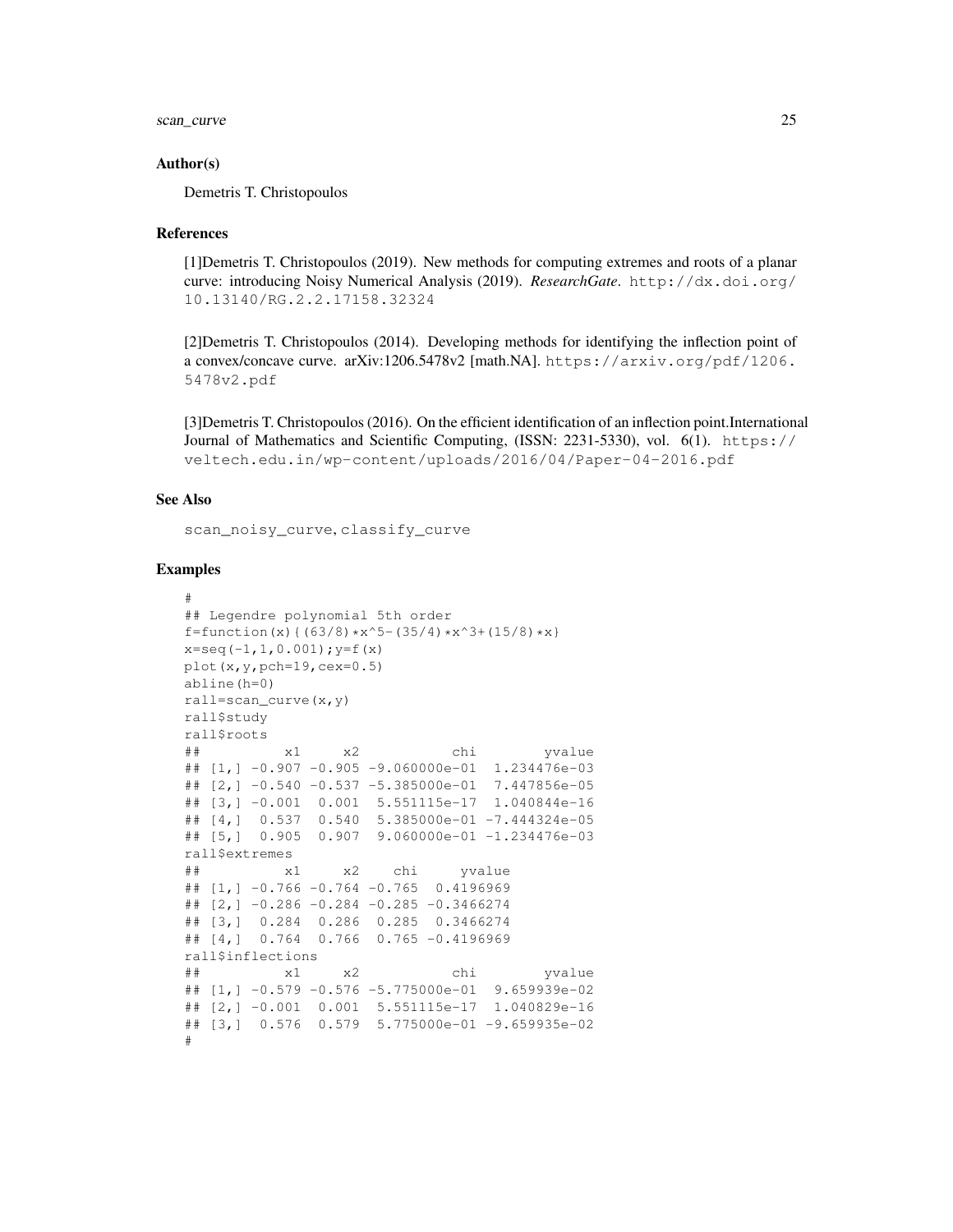scan\_noisy\_curve *Finds roots, extrema and inflections for a planar noisy curve*

#### Description

Given a noisy planar curve as a set of discrete  $\{(x_i, y_i), i = 1, 2, \dots n\}$  points we use Integration Root Finding Estimator (IRFE), Integration Extreme Finding Estimator (IEFE) and BESE in order to find all roots and the enclosed between them extrema and inflction points. Estimators are defined and described at [1] and [2], [3].

#### Usage

```
scan_noisy_curve(x, y, noise = NULL, rootsoptim = TRUE, findextremes = TRUE,
  findinflections = TRUE, silent = FALSE, plots = TRUE)
```
#### Arguments

| $\mathsf{x}$    | A numeric vector for the independent variable without missing values                                         |
|-----------------|--------------------------------------------------------------------------------------------------------------|
| y               | A numeric vector for the dependent variable without missing values                                           |
| noise           | Either NULL (default value) or TRUE/FALSE input for suggesting that curve is<br>indeed a noisy one           |
| rootsoptim      | Logical input, if TRUE then IRFE algorithm will also be used for roots (de-<br>fault=TRUE)                   |
|                 | findextremes Logical input, if TRUE then find all existing extrema between the found roots<br>(default=TRUE) |
| findinflections |                                                                                                              |
|                 | Logical input, if TRUE then find all existing inflection points between the found<br>roots (default=TRUE)    |
| silent          | Logical input, if TRUE then no details will be printed out during code execution<br>(default=TRUE)           |
| plots           | Logical input, if TRUE then a plot with all roots, extrema and infletions will be<br>created (default=TRUE)  |

### Details

The function first uses scan\_curve in norder to perform a first study. Then it uses an extesnsive if-else environment in order to cover all possible cases without error breaks.

#### Value

A list with next memebers is returned:

- 1. study a data frame with all intervals that curve can be divided and next columns:
	- j the index of x vector for the left endpoint of current interval
	- dj the number of x points of current interval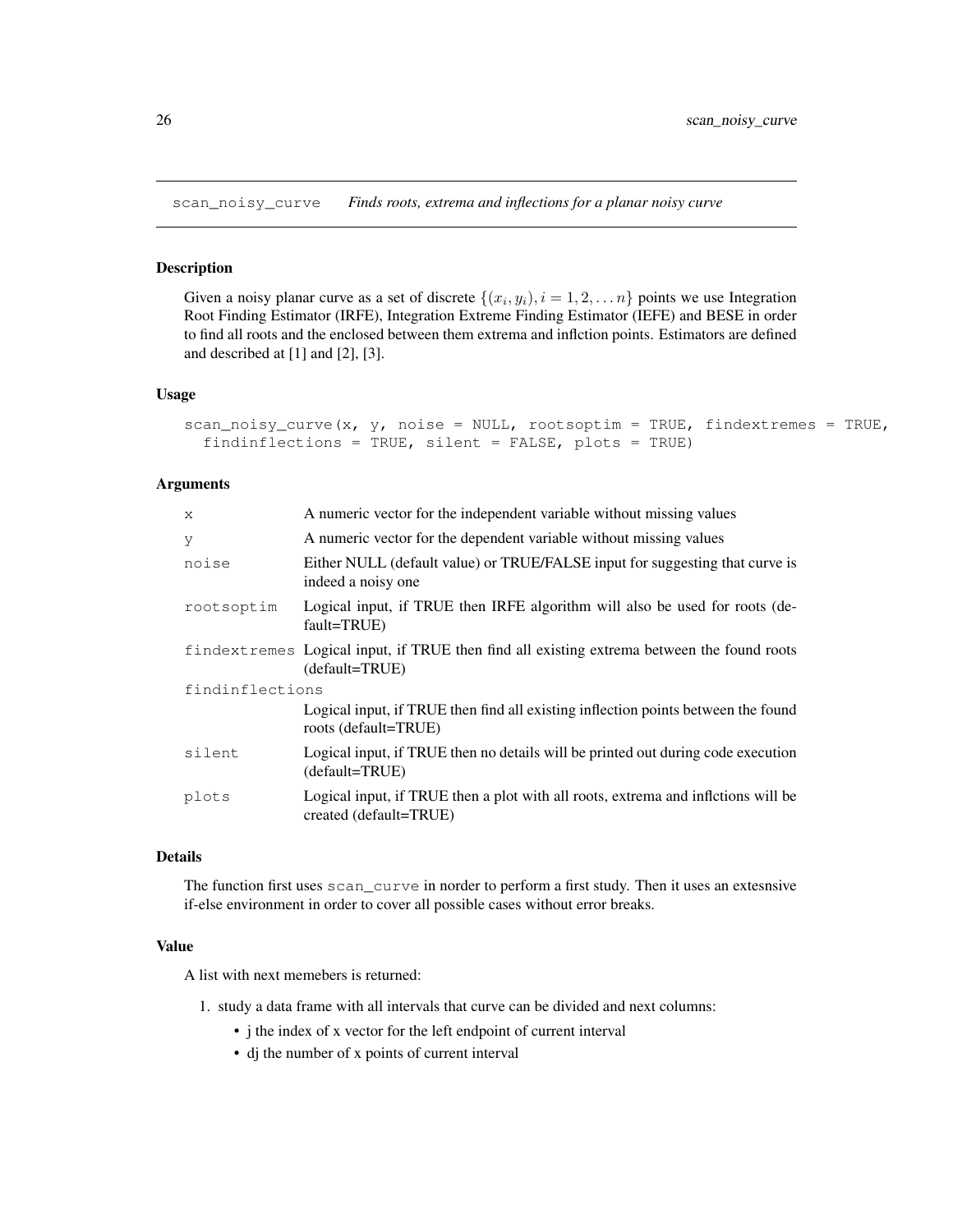- interval logical, if TRUE then it is a unique convexity interval
- i1 the index of x vector for the left endpoint of current interval
- i2 the index of x vector for the right endpoint of current interval
- interval logical, if TRUE then a root exists inside current interval
- 2. roots\_average a data frame with all averaged roots and next columns:
	- x1 the left endpoint of the averaged interval
	- x2 the right endpoint of the averaged interval
	- chi the estimation of root as x-abscissa
	- chi the estimation of root as y-abscissa taken from the interpolation polynomial of 2nd degree for a properly collected triad of (x[i],y[i]) points
- 3. roots\_optim a data frame with all roots from IRFE and next columns:
	- x1 the left endpoint of the final interval of BESE iterations
	- x2 the right endpoint of the final interval of BESE iterations
	- chi the estimation of root as x-abscissa
	- chi the estimation of root as y-abscissa taken from the interpolation polynomial of 2nd degree for the data points  $(x1,y1)$ ,  $(x2,y2)$ , (chi,ychi)
- 4. extremes a data frame with all extremes between roots and next columns:
	- x1 the left endpoint of the final interval of BESE iterations
	- x2 the right endpoint of the final interval of BESE iterations
	- chi the estimation of extreme as x-abscissa
	- chi the estimation of extreme as y-abscissa taken from the interpolation polynomial of 2nd degree for the data points  $(x1,y1)$ ,  $(x2,y2)$ ,  $(\text{chi},\text{ychi})$
- 5. inflections a data frame with all inflections between roots and next columns:
	- x1 the left endpoint of the final interval of BESE iterations
	- x2 the right endpoint of the final interval of BESE iterations
	- chi the estimation of inflection as x-abscissa
	- chi the estimation of inflection as y-abscissa taken from the interpolation polynomial of 2nd degree for the data points (x1,y1), (x2,y2), (chi,ychi)

### Note

If curve is not a noisy one, then scan curve is used.

### Author(s)

Demetris T. Christopoulos

#### References

[1]Demetris T. Christopoulos (2019). New methods for computing extremes and roots of a planar curve: introducing Noisy Numerical Analysis (2019). *ResearchGate*. http://dx.doi.org/ 10.13140/RG.2.2.17158.32324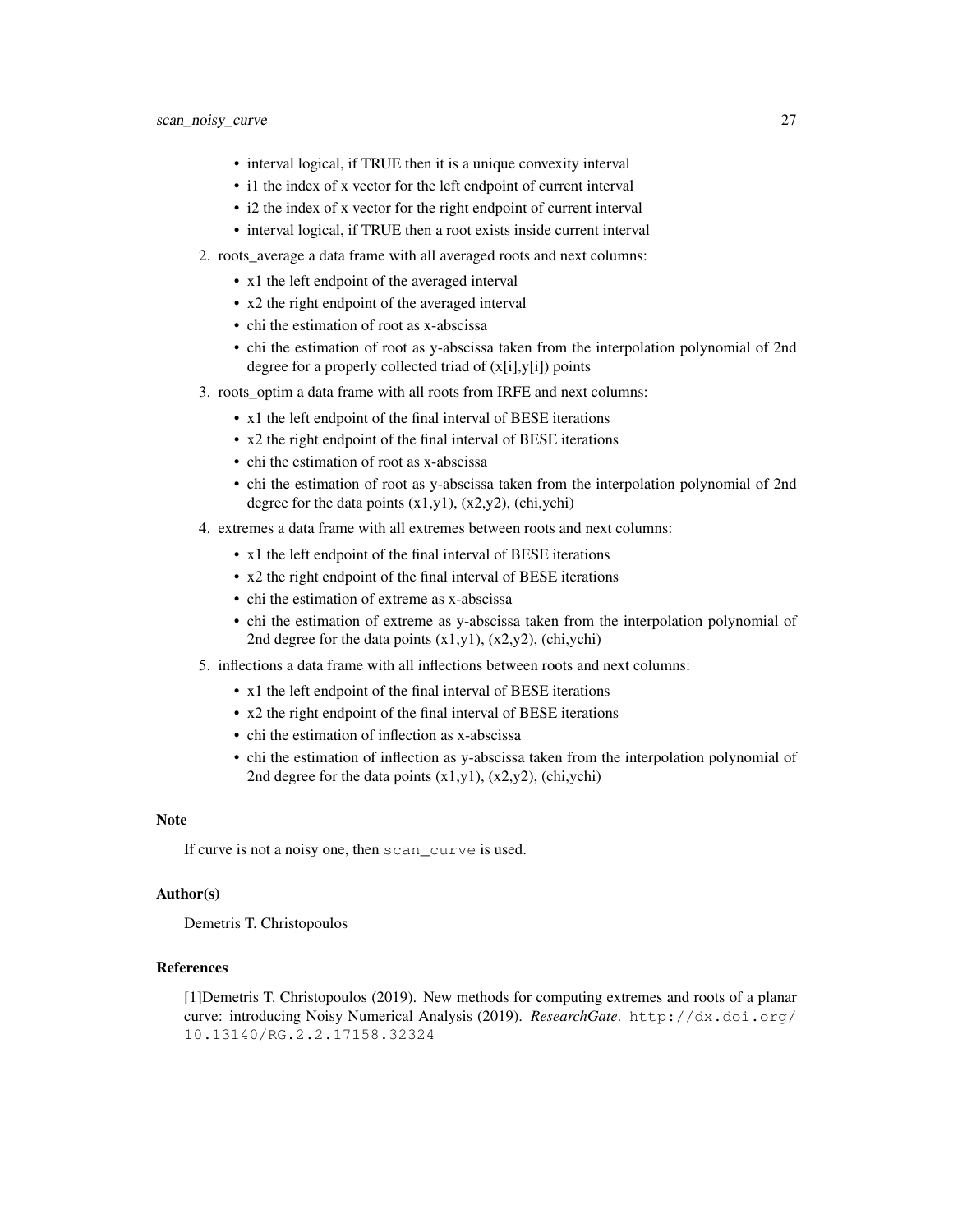[2]Demetris T. Christopoulos (2014). Developing methods for identifying the inflection point of a convex/concave curve. arXiv:1206.5478v2 [math.NA]. https://arxiv.org/pdf/1206. 5478v2.pdf

[3]Demetris T. Christopoulos (2016). On the efficient identification of an inflection point.International Journal of Mathematics and Scientific Computing, (ISSN: 2231-5330), vol. 6(1). https:// veltech.edu.in/wp-content/uploads/2016/04/Paper-04-2016.pdf

#### See Also

scan\_curve, classify\_curve

```
#
## Legendre polynomial 5th order
f=function(x){(63/8)*x^5-(35/4)*x^3+(15/8)*x}
x=seq(-1, 1, 0.001)set.seed(2019-07-26);r=0.05;y=f(x)+runif(length(x),-r,r)
plot(x,y,pch=19,cex=0.5)rn=scan_noisy_curve(x,y)
rn
## $study
## j dj interval i1 i2 root
## 3 97 351 TRUE 97 448 FALSE
## 18 477 502 TRUE 477 979 FALSE
## 39 1021 505 TRUE 1021 1526 FALSE
## 54 1558 343 TRUE 1558 1901 FALSE
##
## $roots_average
## x1 x2 chi yvalue
## 1 -0.906 -0.904 -0.9050 -0.002342389
## 2 -0.553 -0.524 -0.5385 0.005003069## 3 -0.022 0.020 -0.0010 0.003260937
## 4 0.525 0.557 0.5410 -0.007956680
## 5 0.900 0.911 0.9055 -0.008015683
##
## $roots_optim
## x1 x2 chi yvalue
## 1 -0.909 -0.901 -0.9050 -0.023334404
## 2 -0.531 -0.527 -0.5290 0.029256059
## 3 0.001 0.003 0.0020 0.001990572
## 4 0.530 0.565 0.5475 0.019616283
## 5 0.909 0.912 0.9105 0.009288338
##
## $extremes
## x1 x2 chi yvalue
\# [1, ] -0.773 -0.766 -0.7695 0.4102010
## [2,] -0.280 -0.274 -0.2770 -0.3804006
## [3,] 0.308 0.316 0.3120 0.3372764
## [4,] 0.741 0.744 0.7425 -0.4414494
##
```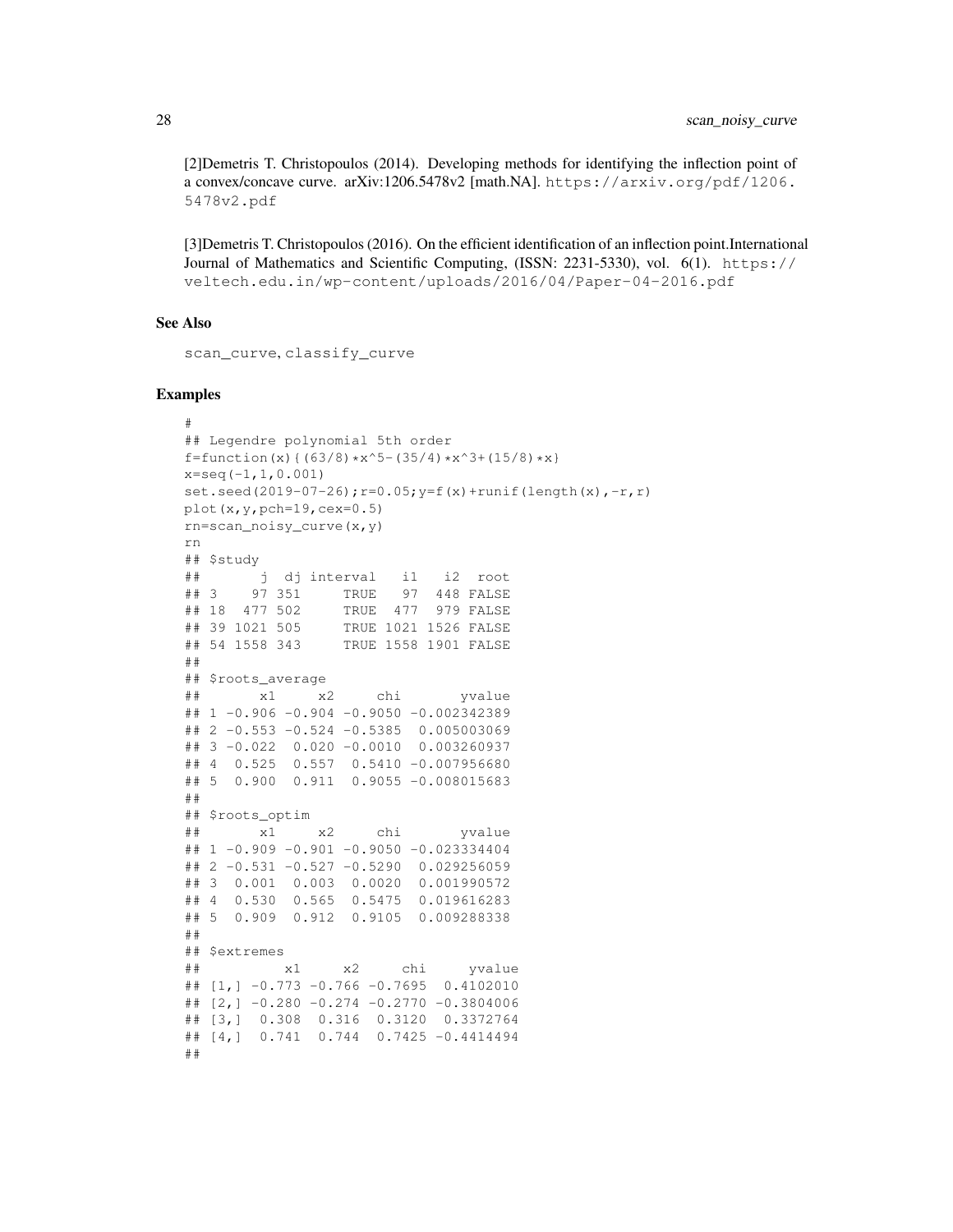### symextreme 29

```
## $inflections
## x1 x2 chi yvalue
## [1,] -0.772 -0.275 -0.5235 -0.076483193
## [2,] -0.275 0.281 0.0030 -0.007558037
## [3,] 0.301 0.776 0.5385 0.018958334
#
```

| symextreme | A wrapper for using either Tulip Extreme Finding Estimator (TEFE)  |
|------------|--------------------------------------------------------------------|
|            | or Bell Extreme Finding Estimator (BEFE) algorithm for a symmetric |
|            | extreme point                                                      |

### Description

Function uses classify\_curve and then either findmaxbell or findmaxtulip to proceed. See [1] for definitions and details of algorithms.

### Usage

```
symextreme(x, y, concave = NULL, type = NULL)
```
#### Arguments

| X.      | A numeric vector for the independent variable without missing values                                  |
|---------|-------------------------------------------------------------------------------------------------------|
| y.      | A numeric vector for the dependent variable without missing values                                    |
| concave | Logical input, if TRUE then curve is supposed to have a maximum (default=TRUE)                        |
| type    | A character string inpute denoting the shape of the curve, either 'bell' or 'tulip'<br>(default=NULL) |

### Details

This function is useful if we know that our curve has a symmetry around its extreme point but we cannot directly infer for the relevant shape.

### Value

A list with next memebers is returned:

- 1. maximum logical, if TRUE then curve has a maximum
- 2. minimum logical, if TRUE then curve has a minimum
- 3. results a named vector with components:
	- j1 the index of x-left
	- j2 the index of x-right
	- chi the estimation of extreme as x-abscissa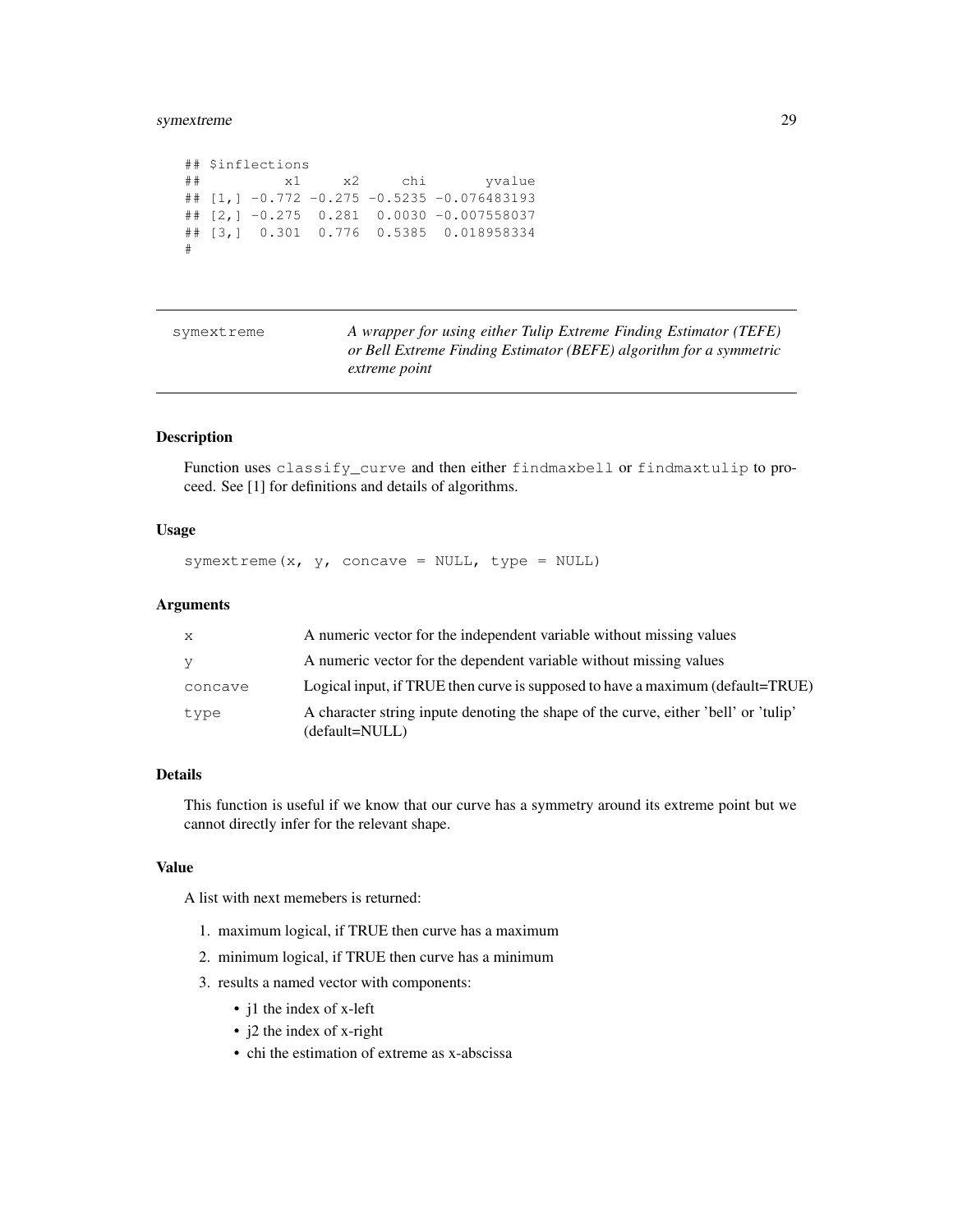### Note

You can Use the 'type' input if you are sure for the shape of the curve.

### Author(s)

Demetris T. Christopoulos

### References

[1]Demetris T. Christopoulos (2019). New methods for computing extremes and roots of a planar curve: introducing Noisy Numerical Analysis (2019). *ResearchGate*. http://dx.doi.org/ 10.13140/RG.2.2.17158.32324

### See Also

classify\_curve, findmaxtulip, findmaxbell, findextreme

```
#
## Bell curve
f=function(x)\{1/(1+x^2)\}x=seq(-2,2.0,by=0.01);y=f(x)
plot(x, y, pch=19, cex=0.5)a=symextreme(x,y)
a
## $maximum
## [1] TRUE
##
## $minimum
## [1] FALSE
##
## $results
\ddot{x} \ddot{y} \ddot{y} \ddot{y} \ddot{y} \ddot{y} \ddot{y} \ddot{y}## 1.770000e+02 2.250000e+02 1.110223e-16
abline(v=a$results['chi'])
#
## Tulip curve
f=function(x){100-(x-5)^2}x=seq(0,12,by=0.01);y=f(x)
plot(x,y,pch=19,cex=0.5)
a=symextreme(x,y)
a
## $maximum
## [1] TRUE
##
## $minimum
## [1] FALSE
##
## $results
```